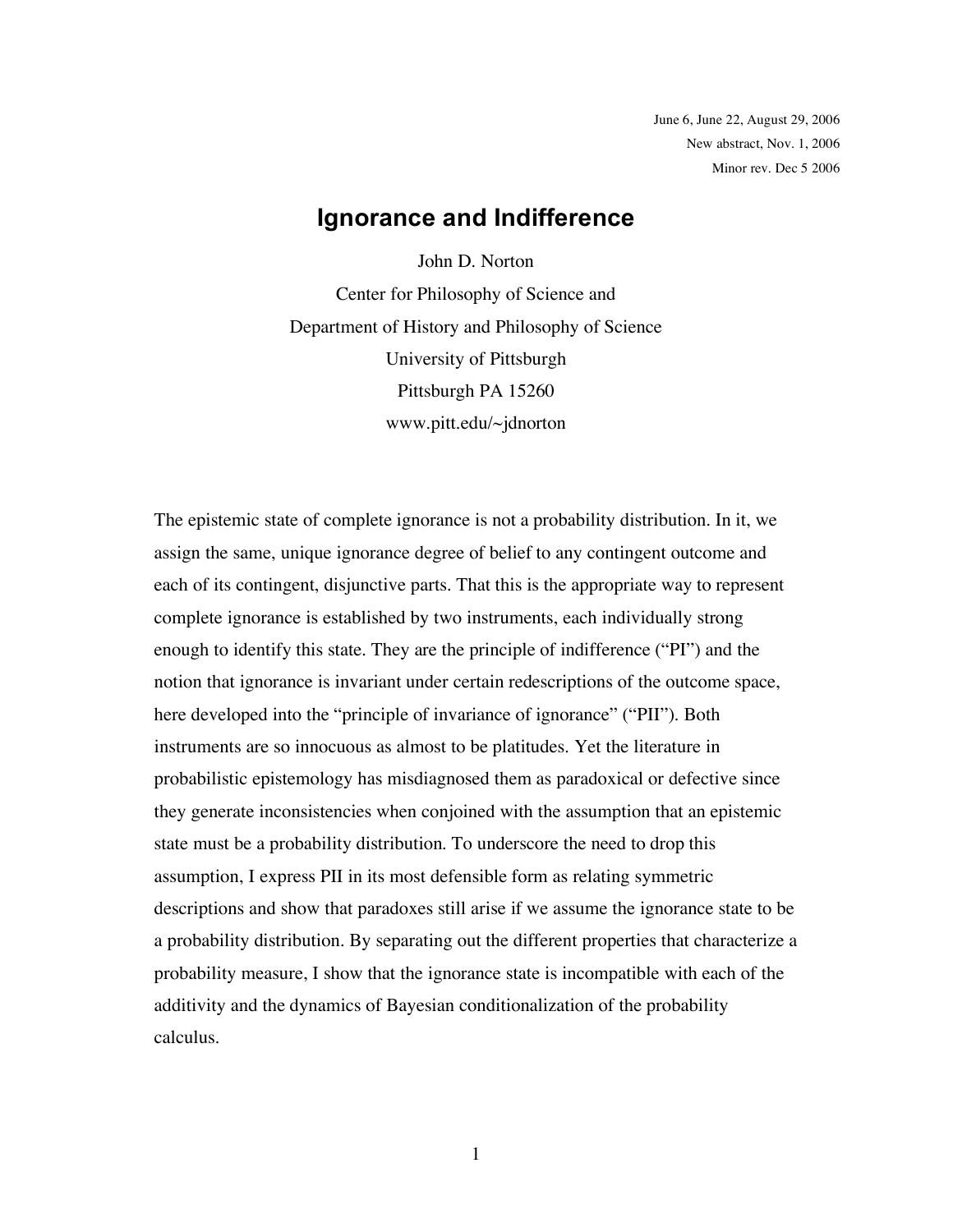# **1. Introduction**

In one ideal, a logic of induction would provide us with a belief state representing total ignorance that would evolve towards different belief states as new evidence is learned. That the Bayesian system cannot be such a logic follows from well-known, elementary considerations. In familiar paradoxes to be discussed here, the notion that indifference over outcomes requires equality of probability rapidly leads to contradictions. If our initial ignorance is sufficiently great, there are so many ways to be indifferent that that the resulting equalities contradict the additivity of the probability calculus. We can properly assign equal probabilities in a prior probability distribution only if our ignorance is not complete and we know enough to be able to identify which is the right partition of the outcome space over which to exercise indifference. Interpreting zero probability as ignorance also fails multiply. Additivity precludes ignorance on all outcomes, since the sum of probabilities over a partition must be unity; and the dynamics of Bayesian conditionalization makes it impossible to recover from ignorance. Once an outcome is assigned a zero prior, its posterior is also always zero. Thus it is hard to see that any prior can properly be called an "ignorance prior," to use the term favored by Jaynes (2003, Ch. 12), but is at best a "partial ignorance prior." For these reasons the growing use of terms like "noninformative priors," "reference priors" or, most clearly "priors constructed by some formal rule" (Kass and Wasserman, 1996) is a welcome development.

What of the hope that we may identify an ignorance belief state worthy of the name? Must we forgo it and limit our inductive logics to states of greater or lesser ignorance only? The central idea of this paper is that, *if we forgo the idea that belief states must be probability distributions*, then there is a unique, well-defined ignorance state and the project of this paper is to identify it.

The instruments more than sufficient to specify this state already exist in the literature and are described in Section 2. They are the familiar principle of indifference ("PI") and also the notion that ignorance states can be specified by invariance conditions. I will argue, however, that common uses of invariance conditions do not employ them in their most secure form. The most defensible invariance requirements use perfect symmetries and these are governed by what I shall call the "principle of the invariance of ignorance" (PII). In Section 3, I will review the familiar paradoxes associated with PI, identifying the strongest form of the paradoxes as those associated with competing but otherwise perfectly symmetric descriptions. I will also argue that

2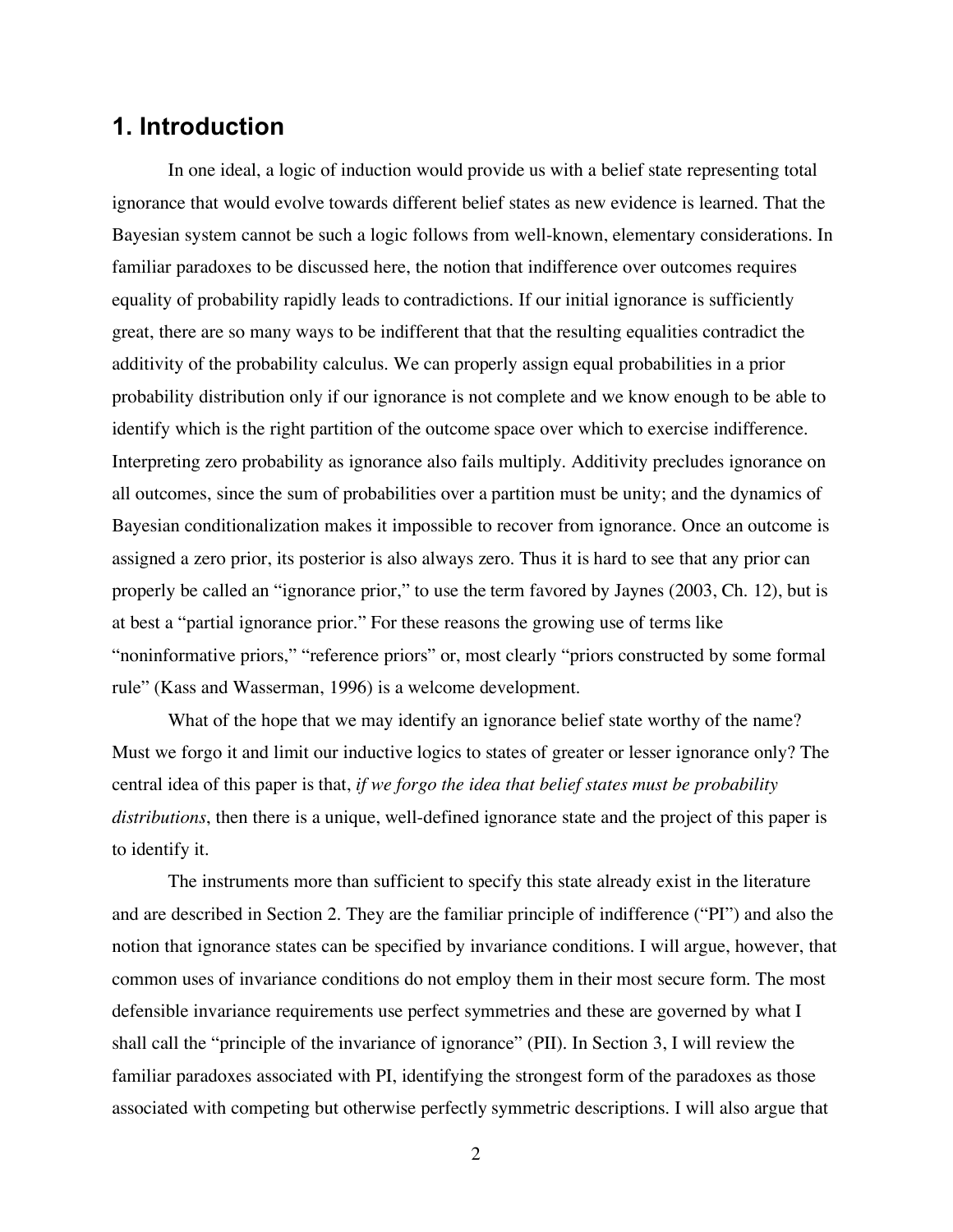invariance conditions are beset by paradoxes analogous to those troubling PI. They arise even in the most secure confines of PII since simple problems can exhibit multiple competing symmetries, each generating a different invariance condition.

In Section 4, I will argue that we have misdiagnosed these paradoxes as some kind of deficiency of the principle of indifference or an inapplicability of invariance conditions. Rather, they are such innocuous principles of evidence as to be near platitudes. They both derive from the notion that beliefs must be grounded in reasons and, in the absence of distinguishing reasons, there should be no difference of belief. How could we ever doubt the notion that, if we have no grounds at all to pick between two outcomes, then we should hold the same belief for each? The aura of paradox that surrounds the principles is an illusion created by our imposing the additional and incompatible assumption that an ignorance state must be a probability distribution. In the remaining sections, it will be shown that these instruments identify a unique, epistemic state of ignorance that is not a probability distribution.

Section 5 describes the weaker theoretical context in which this ignorance state can be defined. It is based on a notion of non-numerical degrees of confirmation that may be compared qualitatively; and it may be selectively enriched to bring it closer to the full probability calculus. In Section 6, we shall see that implicit in the paradoxes of indifference is the notion that the state of ignorance is unchanged under disjunctive coarsening or refinement of the outcome space; and that this same state is invariant under a transformation that exchanges propositions with their negations. These two conditions each pick out the same ignorance state, in which a unique ignorance degree is assigned to all contingent propositions. In particular, in that state, we assign the same ignorance state of belief to all contingent propositions and each of their contingent, disjunctive parts. We shall see in Section 7 that this state is incompatible with both the additivity of the degrees of belief and also with the property that allows for Bayesian conditionalization, when these properties are separated out by algebraic means, so that any logic of induction that employs this state can use neither property. Section 8 contains some concluding remarks.

# **2. Instruments for Defining the State of Ignorance**

The present literature in probabilistic epistemology has identified two principles that can govern the distribution of belief. They are both based on the simple notion that beliefs must be grounded in reasons, so that when there are no differences in reasons there should be no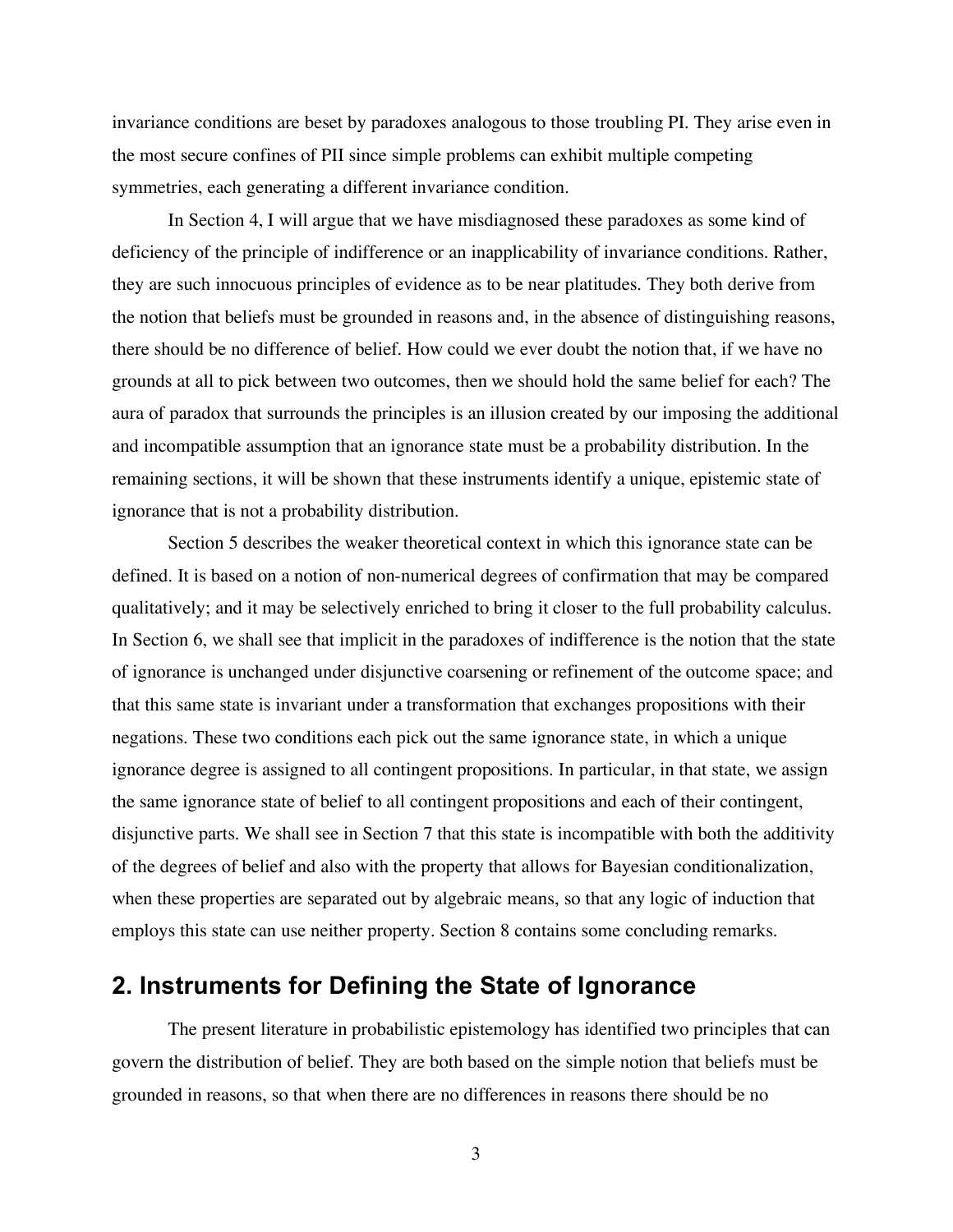differences in belief. Applying this notion to different outcomes gives us the Principle of Indifference (Section 2.1); and applying it to two perfectly symmetric descriptions of the same outcome space gives us what I call the Principle of Invariance of Ignorance (Section 2.2).

## *2.1 Principle of Indifference*

The "principle of indifference" was named by Keynes (1921, Ch.IV) to codify a notion long established in writings on probability theory. I will express it in a form independent of probability measures. 1

(PI) *Principle of Indifference*. If we are indifferent among several outcomes, that is, if we have no grounds for preferring one over any other, then we assign equal belief to each.

Applications of the principle are familiar. In cases of finitely many outcomes, such as the throwing of a die, we assign equal probabilities of 1/6 to each of the 6 outcomes. If the outcomes form a continuum, such as the selection of a real magnitude between 1 and 2, we assign a uniform probability distribution.

#### *2.2 Principle of Invariance of Ignorance*

 $\overline{a}$ 

A second, powerful notion has been developed and exploited by Jeffeys (1961, Ch.III) and Jaynes (2003, Ch. 12). The leading idea is that a state of ignorance can remain unchanged when we redescribe the outcomes; that is, there can be an invariance of ignorance under redescription. That invariance may powerfully constrain and even fix the belief distribution. Jaynes (2003, pp. 39-40) uses this idea to derive the principle of indifference as applied to probability measures over an outcome space with finitely many mutually exclusive and exhaustive outcomes  $A_1, A_2, \ldots, A_n$ . If we are really ignorant over which outcome obtains, our

<sup>1</sup> For completeness, I mention that this principle is purely *epistemic*. It is to be contrasted with an *ontic* symmetry principle, according to which outcomes A, B, C, ... are assigned equal weights if, for every fact that favors A, there are corresponding facts favoring B, C, …; and similarly for B, C,… . In the familiar cases of die throws and dart tosses, it is this physical symmetry that more reliably governs the assigning of probabilities.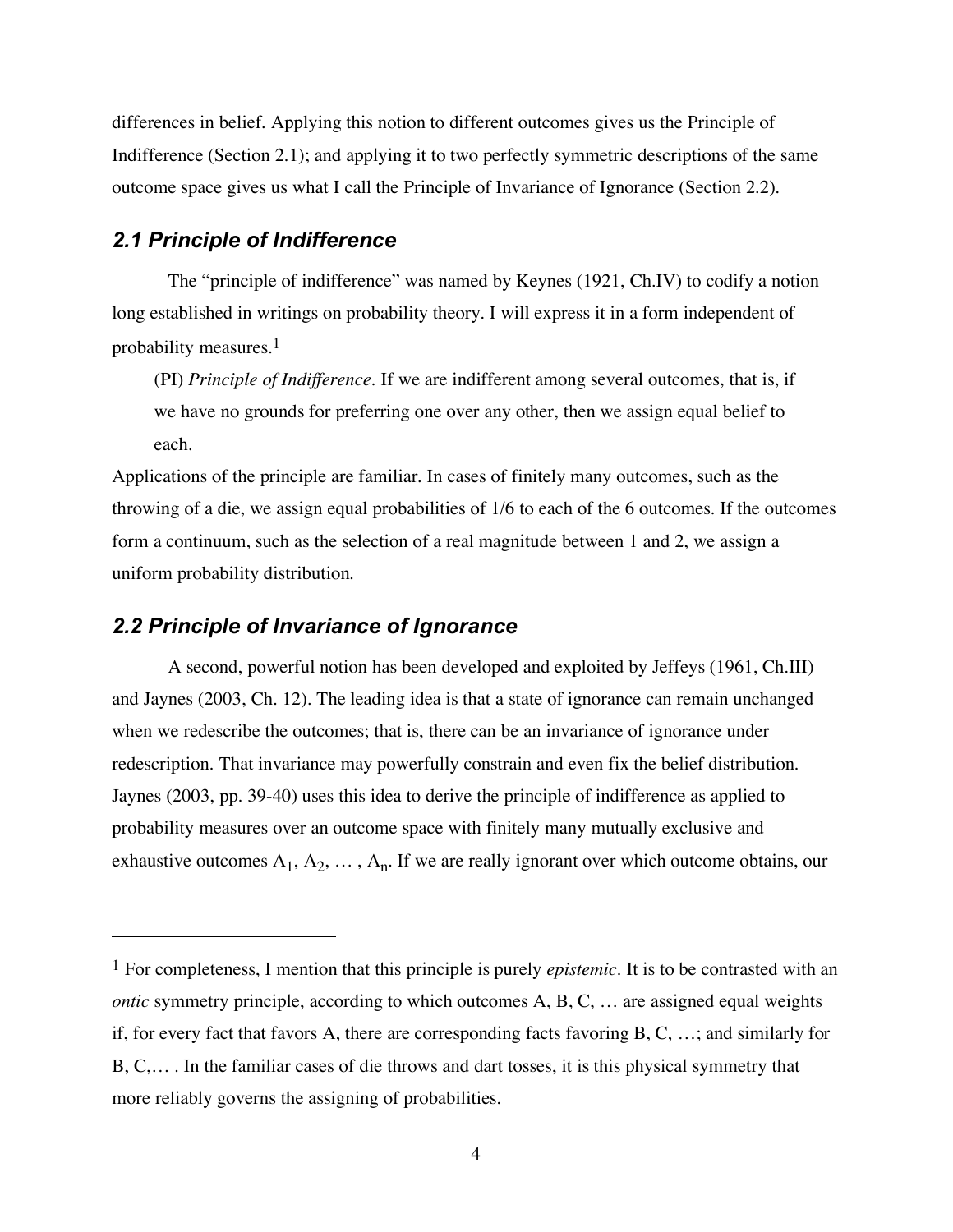distribution of belief would be unchanged if we were to permute the labels  $A_1, A_2, \ldots, A_n$  in any arbitrary way:

$$
A_{\pi(i)}^{\dagger} = A_i \tag{1}
$$

where  $(\pi(1), \pi(2), \ldots, \pi(n))$  is a permutation of  $(1, 2, \ldots, n)$ . A probability measure P that remains unchanged under all these permutations must satisfy<sup>2</sup>  $P(A_1) = P(A_2) = ... = P(A_n)$ . If the outcomes  $A_i$  are mutually exclusive and exhaust the outcome space, then the measure is unique:  $P(A_i) = 1/n$ , for i= 1, ..., n. This is the equality of belief called for by PI.

This example illustrates a principle that I shall call:

 $\overline{a}$ 

(PII) *Principle of the Invariance of Ignorance.* An epistemic state of ignorance is invariant under a transformation that relates symmetric descriptions.

The new and essential restriction is the limitation to "symmetric descriptions," which, loosely speaking are ones that cannot be distinguished other than through notational conventions. More precisely, *symmetric descriptions* are defined here as pairs of descriptions meeting two conditions:

(S1) The two describe exactly the same physical possibilities; and each description can be generated from the other by a relabeling of terms, such as the additional or removal of primes, or the switching of words.

An example is the permutation of labels of (1) above and a second is found below in (2a), (2b).

(S2) The transformation that relates the two descriptions is "self-inverting." That is, the same transformation takes us from the first description to the second, as from the second to the first.

An example is the permutation that merely exchanges two labels; a second exchange of the same pair takes us back from the second description to the first.

This principle is the most secure way of using invariance to fix belief distributions. What makes it so secure is the insistence on the perfect symmetry of the descriptions. That defeats any

<sup>&</sup>lt;sup>2</sup> The simplest way to arrive at this result is to consider a transformation that merely exchanges two labels,  $A_i$  and  $A_k$ , say, for i and k unequal, If the probability measure is to remain unchanged under all such exchanges, then we must have  $P(A_i) = P(A_k)$  for each pair i, k, which entails the equality stated.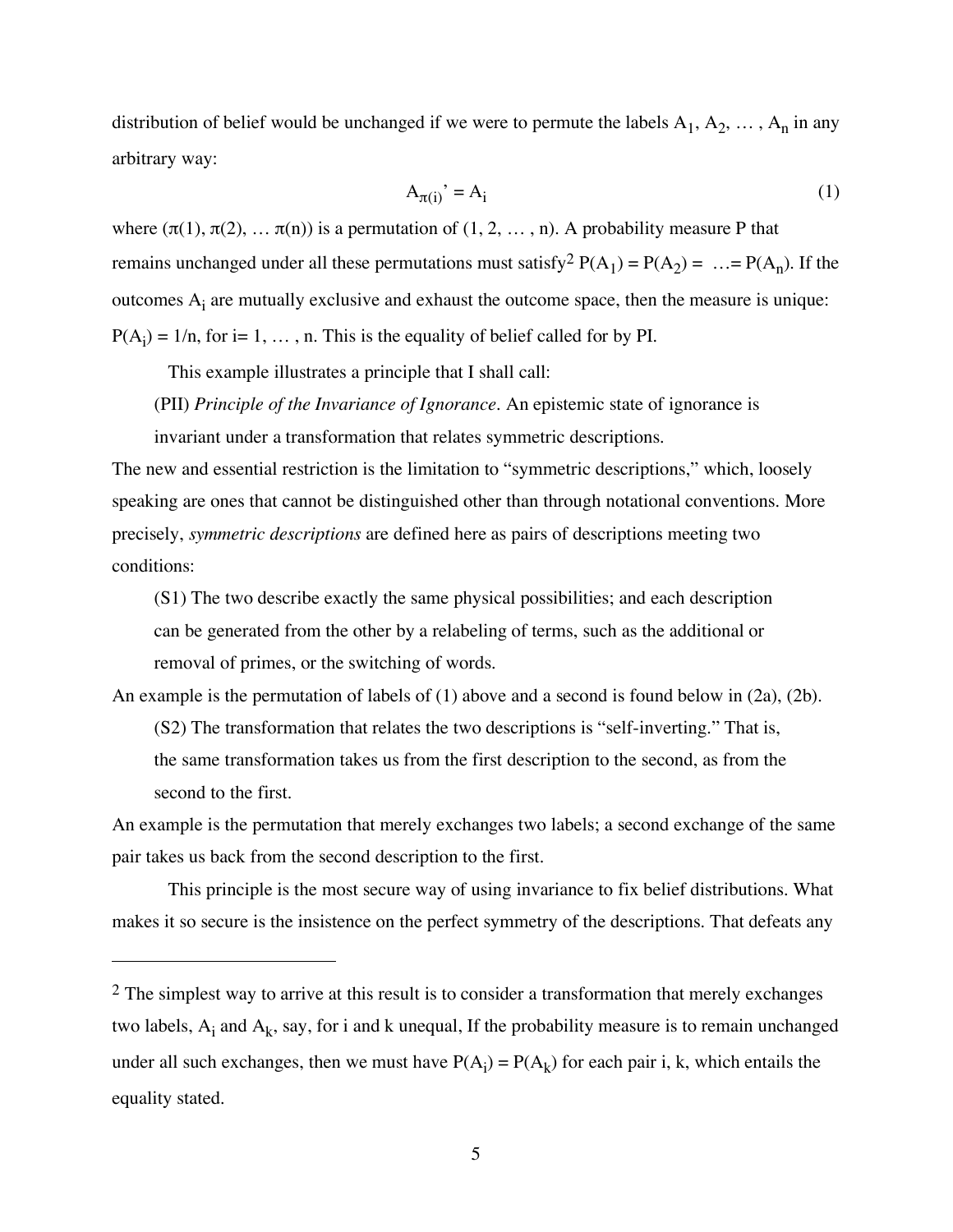attempt to find reasons upon which to base a difference in the distribution of belief in the two cases; for any feature of one description will, under the symmetry, assuredly be found in the second. So any difference in the two epistemic states cannot be grounded in reasons, but must reflect an arbitrary stipulation. We shall see, however, that common invocations of invariance conditions in the literature do not adhere strictly to this symmetry in the transformations and are thus less secure.

If the outcomes form a continuum, the application of PII is identical in spirit to the deduction of the principle of indifference, though slightly more complicated. A clear illustration that gives the template for computing other cases is provided by applying PII to von Mises' (1951, pp. 77-78) celebrated case of wine and water. We are given a glass with some unknown mixture of water and wine and know only that the mixtures lies somewhere between 1:2 parts water to wine and 2:1 parts water to wine. That is,

the ratio of water to wine x lies in the interval 
$$
1/2
$$
 to 2; (2a)

and the ratio of wine to water  $x'=1/x$  also lies in the interval  $1/2$  to 2. (2b)

If we represent our uncertainty over x with the probability density  $p(x)$  and our uncertainty over  $x'$  with the probability density  $p'(x')$ , the idea that our ignorance is unchanged by redescription turns out to fully specify both densities. The calculation that shows this has two parts. First we note that the transformation from x to x' merely redescribes the same outcome, so the two should agree in assigning the same probabilities to the same outcomes. The outcome of x being in the small interval x to x+dx is the same outcome as x' lying in x' to x+dx', where  $x'=1/x$ . Since the two outcomes must agree in probabilities we have: $3$ 

$$
p(x')dx' = -p(x)dx
$$

That is, more precisely,

 $\overline{a}$ 

A. Agreement in probability  $p'(x') = -p(x) dx/dx'$  (3a) In the second part, we note that there is a perfect symmetry between the two descriptions (2a) and (2b). Loosely speaking, that means that whatever our ignorance may be of the ratio of water to wine, it is just the same as our ignorance of the ratio of wine to water. Indeed had we mistakenly switched the labels in (2a) and (2b) it would make no difference to the problem posed. Formally that is expressed in the two descriptions (2a) and (2b) meeting the conditions

<sup>&</sup>lt;sup>3</sup> The negative sign arises since the increments dx and dx' increase in opposite directions.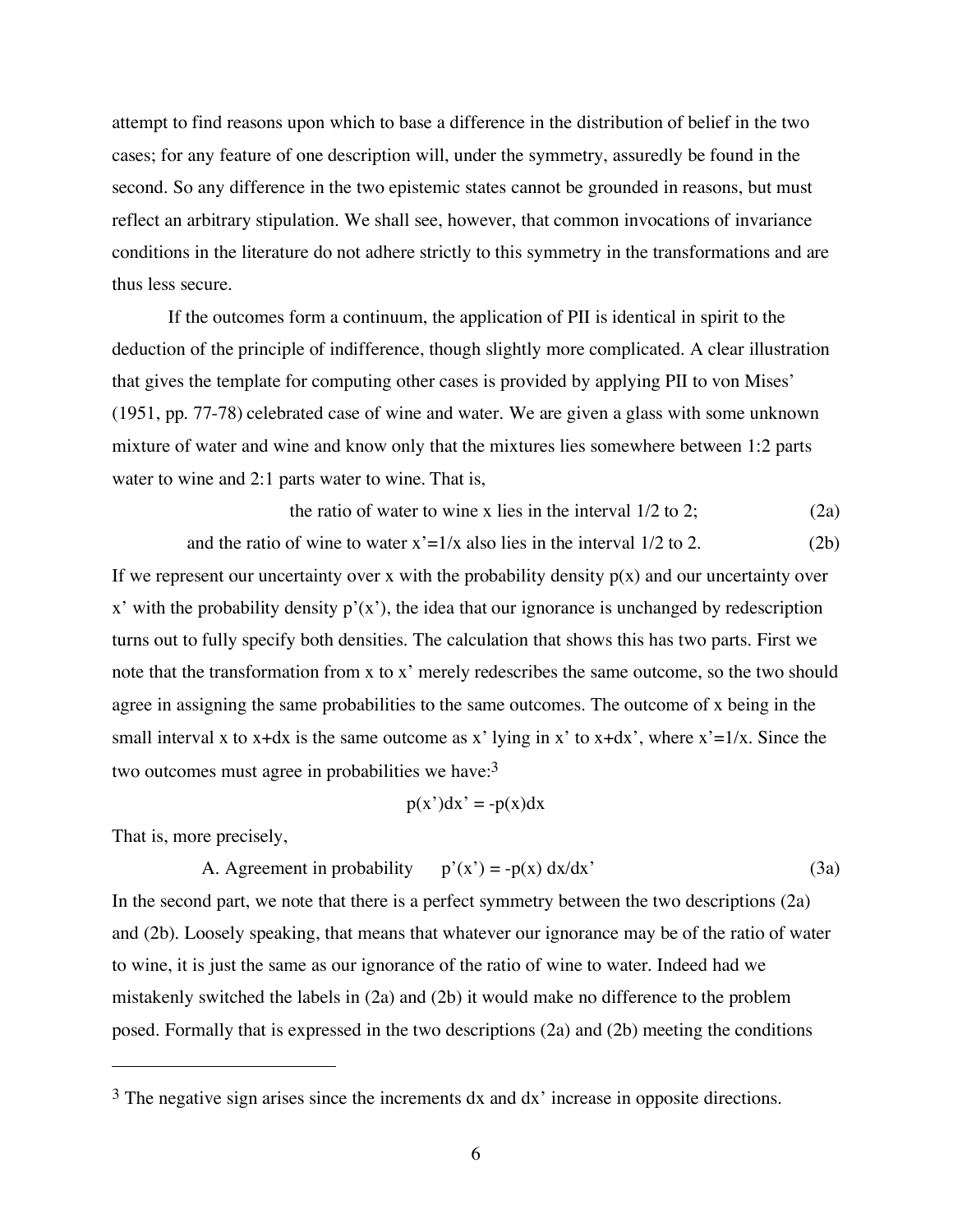$(S1)$  and  $(S2)$  above. The first condition  $(S1)$  is met in that  $(2a)$  becomes  $(2b)$  if we switch the words "water" and "wine" and replace the variable x by x'; and  $(2a)$  and  $(2b)$  still describe exactly the same outcome space. 4 Condition (S2) is met since x relates to x' in exactly the same way as x' relates to x. That is, the function that transforms x to x' is exactly the same as the function that transforms x' to x; they are both the taking of the arithmetic inverse

$$
x' = 1/x \qquad x = 1/x'
$$
 (4)

In other words, they are self-inverting, since composing the transformation with itself yields the identity map.

We have complete symmetry of descriptions. So PII requires that the two probability distributions are the same:

B. Symmetry 
$$
p'(.) = p(.)
$$
 (3b)

Since  $dx/dx' = -x^2$ , the system of equations (3a), (3b) and (4) entail that any  $p(x)$  must satisfy the functional equation

$$
p(1/x) (1/x) = p(x) x \tag{5}
$$

Notably, solutions of (5) do *not* include  $p(x) = constant$ . The most familiar solution is<sup>5</sup>

$$
p(x) = K/x \tag{5a}
$$

where the requirement that  $p(x)$  normalize to unity fixes  $K = 1/\ln 4$ .

 $\overline{a}$ 

The example of wine and water cleanly embodies the symmetry of descriptions needed to trigger the requirements of PII. Other familiar cases of symmetry appear to be a little less symmetric in so far as the transformations between the descriptions are not self-inverting. Take for example the redescription of all the reals by unit translation:

$$
x' = x - 1 \qquad x = x' + 1 \tag{6}
$$

The transformation is not self-inverting so the perfect symmetry of descriptions fails in that we proceed from the x description to x' by adding unity; and from the x' to x by subtracting unity.

<sup>4</sup> This symmetry can easily fails as it did in Von Mises' original presentation. He took the ratio to lie in 1:1 to 2:1, so that permuting "wine" and "water" and replacing x with x' does not lead to a description of the same outcome space.

<sup>&</sup>lt;sup>5</sup> Briefly, arbitrarily many solutions can be constructed by stipulating  $p(x)$  for  $1 \le x \le 2$  and using (5) to define  $p(x)$  for  $1/2 < x \le 1$ , where the resulting function may need to be multiplied by a constant to ensure normalization to unity.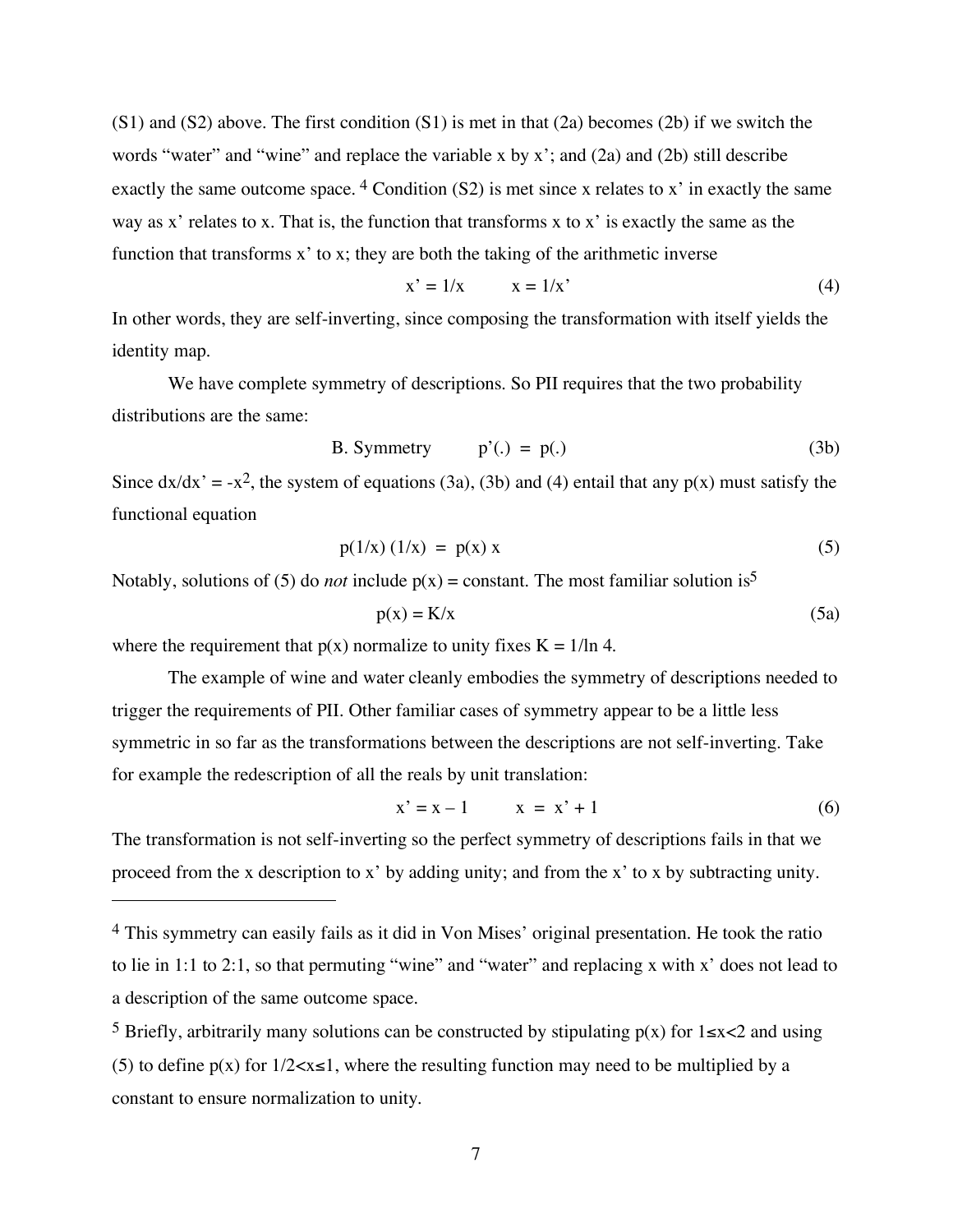However, in this example, self-inverting transformations are readily found. The transformation (6) can be created by composing two transformations that are individually self-inverting:

$$
x'' = -x \qquad x = -x'' \tag{6a}
$$

$$
x' = -1 - x'' \qquad x'' = -1 - x' \tag{6b}
$$

So the invariance of epistemic state required by PII obtains for each transformation (6a) and (6b) individually and thus also for (6) as a whole. (This is analogous to the decomposition of an arbitrary permutation (1) into a sequence of many pair-wise exchanges, each of which is selfinverting.)

Not all deductions of prior probabilities in the objective probability literature conform to the strict and most defensible conditions of PII, a perfect symmetry of descriptions. The most familiar use of invariance in the objective probability literature that lacks this symmetry is the deduction of the Jeffreys prior for a real-valued physical magnitude x that can take any value greater than zero. Jaynes' method requires that our prior probability distribution  $p(x)$  be unaffected by changes in the units used. For example, Jaynes (2003, p. 382) requires that the prior probability distribution  $p(t)$  for a time constant t must be unchanged by a change in the units used to measure time. That is, if we measure the constant in different units  $t' = qt$ , for q a constant of unit conversion, we recover a new prior distribution p'(t') that must be unchanged. This gives us two conditions analogous to those of the wine and water problem

A. Agreement in probability 
$$
p'(t') = p(t) dt/dt'
$$
 (7a)

B. Symmetry 
$$
p'(.) = p(.)
$$
 (7b)

Given that q can be any real, these two equations admit a unique solution  $6\%$ 

$$
p(t) = constant/t
$$
 (8)

which is the Jeffreys prior.

 $\overline{a}$ 

The weakness of this deduction is that the condition B. Symmetry is not deduced from a perfect symmetry of the two descriptions. Rather it arises from something a little weaker and more nebulous. Jaynes writes of the two hypothetical experimenters using the different systems of units: "But Mr. X and Mr.X' are both completely ignorant and they are in the same state of

<sup>&</sup>lt;sup>6</sup> Since dt'/dt=q, the two equations entail  $p(qt)$  q =  $p(t)$ . Holding t fixed and differentiating with respect to q we have  $p(qt) + qt dp(qt)/d(qt) = 0$ ; that is,  $dp(t')/dt' = -p(t')/t'$ . whose unique solution is the Jeffrey's prior (8).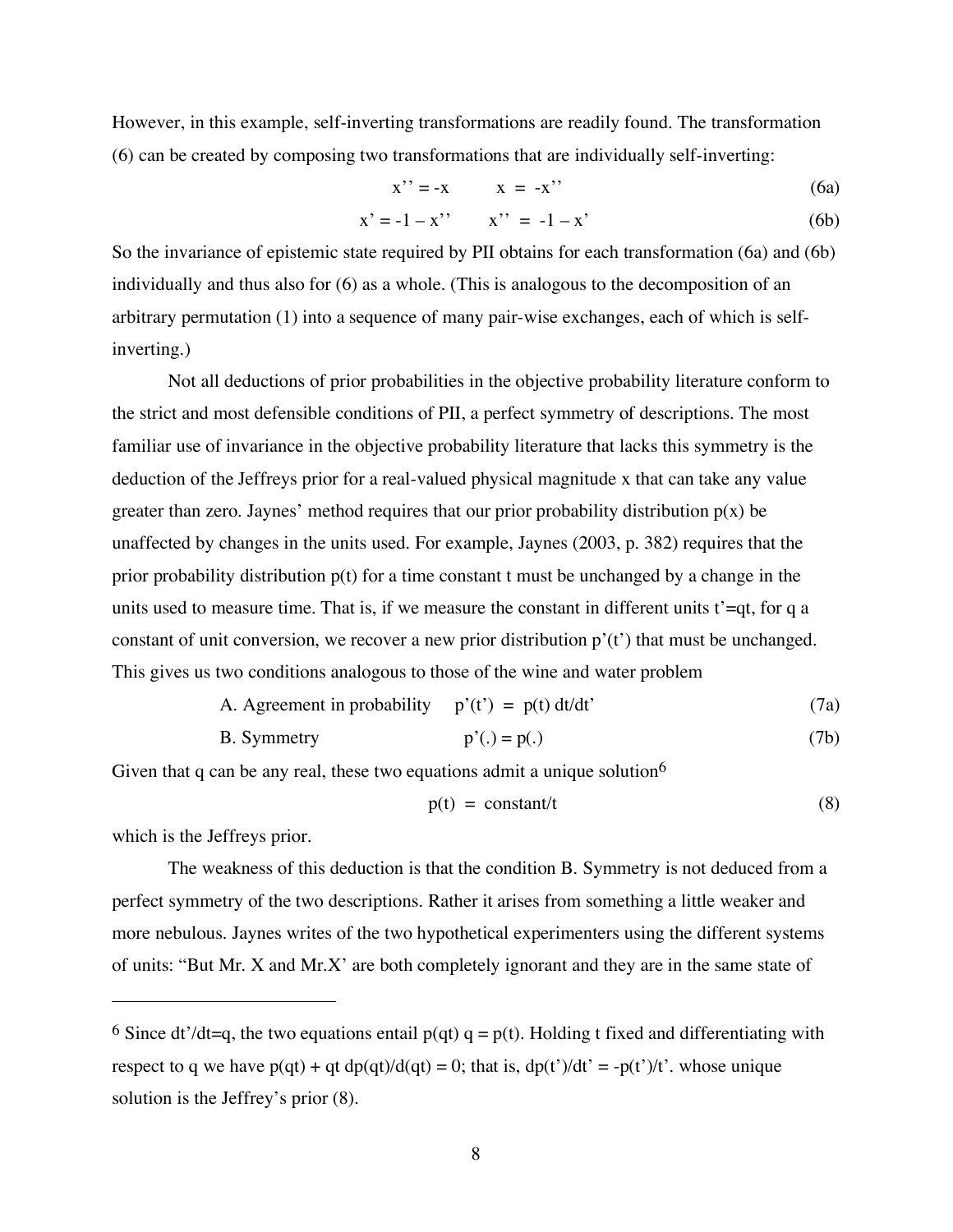knowledge, and so [p] and [p'] must be the same function…" What Jaynes says here is wrong. Mr. X and Mr. X' may know very little. But they do know how their units relate. If t is measured in minutes and t' in seconds, so that q=60, then there is the following asymmetry, knowable to both: Mr. X's measurement will be 1/60th that of Mr. X'. Switching t and t' does not leave everything unchanged, as it did when we switched x and x' in (2a) and (2b). So they are *not* "in the same state of knowledge." Jaynes' plausible presumption is that this is not enough asymmetry to overturn (7b) and perhaps he is right. However that reliance on plausibility falls short of the condition of perfect symmetry of descriptions needed by PII and routinely used in physics, Jaynes' model science, to underwrite such invariances.

These two principles express platitudes of evidence whose acceptance seems irresistible. They follow directly from the simple idea that we must have reasons for our beliefs. So if no reasons distinguish among outcomes, we must assign equal belief to them; or if two descriptions of the outcomes are exactly the same in every non-cosmetic aspect, then we must distribute beliefs alike in each.<sup>7</sup> Yet, as I will now review, both principles lead to paradoxes in the ordinary, probabilistic context.

# **3. Their Failure if Belief States are Probability Distributions**

## *3.1 Paradoxes of Indifference*

 $\overline{a}$ 

Since at least time of Keynes' baptism (1921, Ch.IV) of the principle of indifference, it has been traditional to besiege the principle in paradoxes. Indeed they have become a fixture in

<sup>7</sup> One may think that subjective Bayesians can escape the platitudes since they allow prior probability distributions to be set arbitrarily in so far as the evidence fails to fix them. Since that is the only constraint on the priors, the resulting freedom in the *range* of admissible priors already conforms to both PI and PII. If no evidence picks outcomes  $A_1$  and  $A_2$  apart, then for any admissible prior that favors  $A_1$  in some way, there must be an admissible counterpart that favors  $A_2$  in the same way. Thus, if one's beliefs are expressed by the range of admissible priors, they treat indifferent outcomes alike, as PI requires. Similarly this range must respect the perfect symmetry of descriptions of PII. In the wine-water example, for any admissible prior over the parameter x, there must be a corresponding admissible prior over the alternative parameter x'.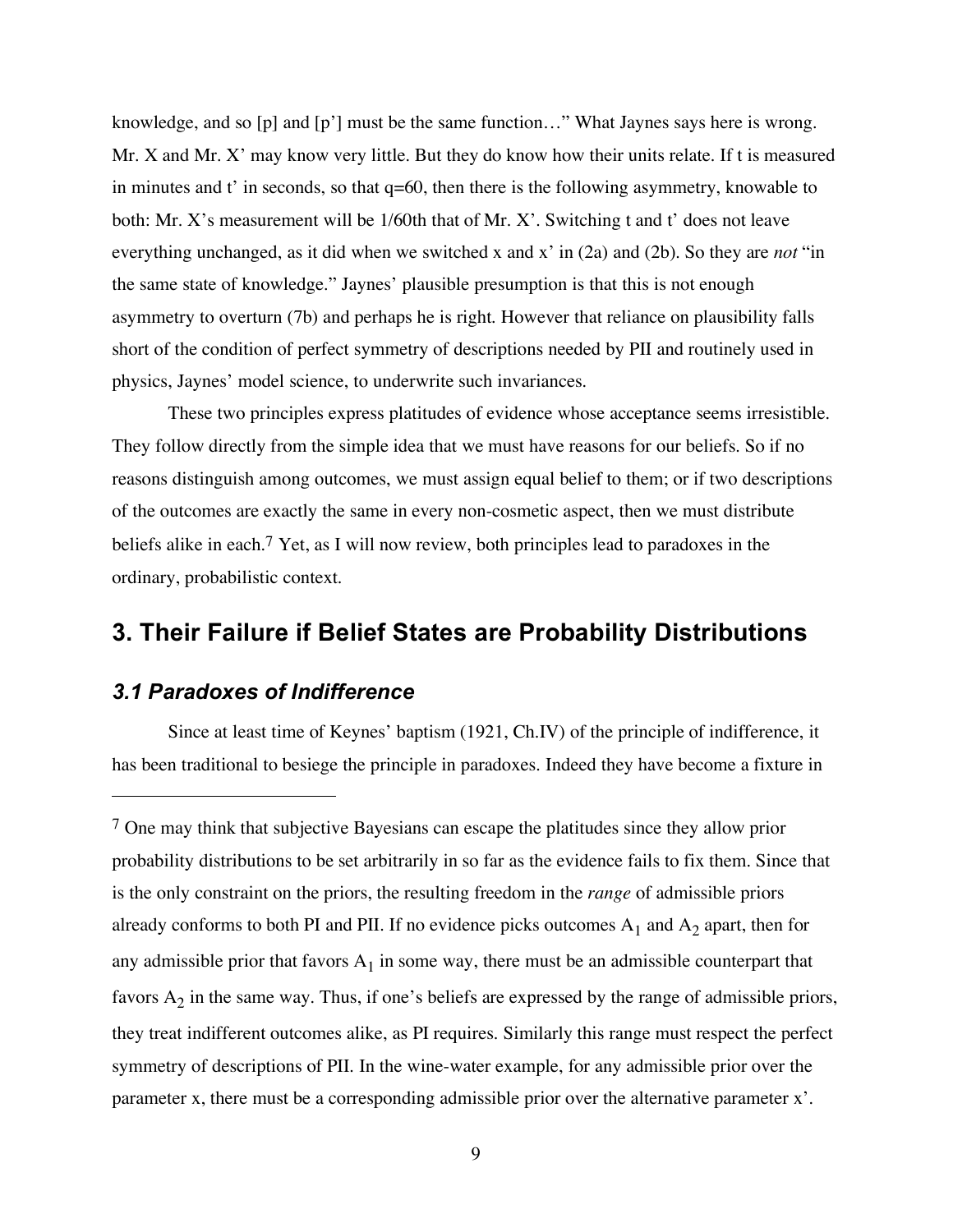the routine, now nearly ritualized dismissals of the classical interpretations of probability. $8$ Laplace (1825, p.4) famously defined probability as the ratio of favorable to all cases among "equally possible cases," which he defined as "cases whose existence we are equally uncertain of." While Laplace seems to have taken the notion of an equally possible case as a primitive term not in need of further definition within his system, the later literature insists that on pain of circularity, he must provide an independent specification of which are the equally possible cases.9 The principle of indifference is pressed into service and the outcome is shown to be paradoxical. 10

The paradoxes reveal that the principle of indifference only partially captures the notion of indifference presumed in the literature. All the paradoxes have the same structure. We are given some outcomes over which we are indifferent and thus assign equal probability. The outcomes are redescribed; indifference once again dictates that the outcomes are of equal probability; and it turns out the two assignments of probability contradict. Thus, it is also routinely assumed that the indifference described by the principle can persist when we redescribe the outcome space in certain ways, to be specified below.

The paradoxes divide into two classes. The first employs a finite outcome space and often a very small one of mutually exclusive outcomes. In one of Keynes' (1921, Ch. IV) examples, the unknown country of a man is one of

#### France, Ireland, Great Britain

so, by the principle of indifference, we assign a probability 1/3 to each. We can coarsen the same space by forming a disjunctive outcome "British Isles," to arrive at

France, British Isles (=Great Britain v Ireland)

 $\overline{a}$ 

<sup>8</sup> For surveys of these paradoxes both in the context of the classical interpretation and otherwise, see Galavotti (2005, § 3.2), Gillies (2000, pp. 37-49), Howson and Urbach (1996, pp. 59-62) and Van Fraassen (1989, Ch. 12)

 $9$  This insistence has seems unfair to me. On pain of circularity or infinite regress, we cannot demand explicit definitions for all our terms. Some may be introduced by implicit definitions, that is by assertions in which they figure in some essential way.

<sup>&</sup>lt;sup>10</sup> It has also been suggested that the logical interpretation of probability is troubled by these paradoxes. (Gillies, 2000, p. 37)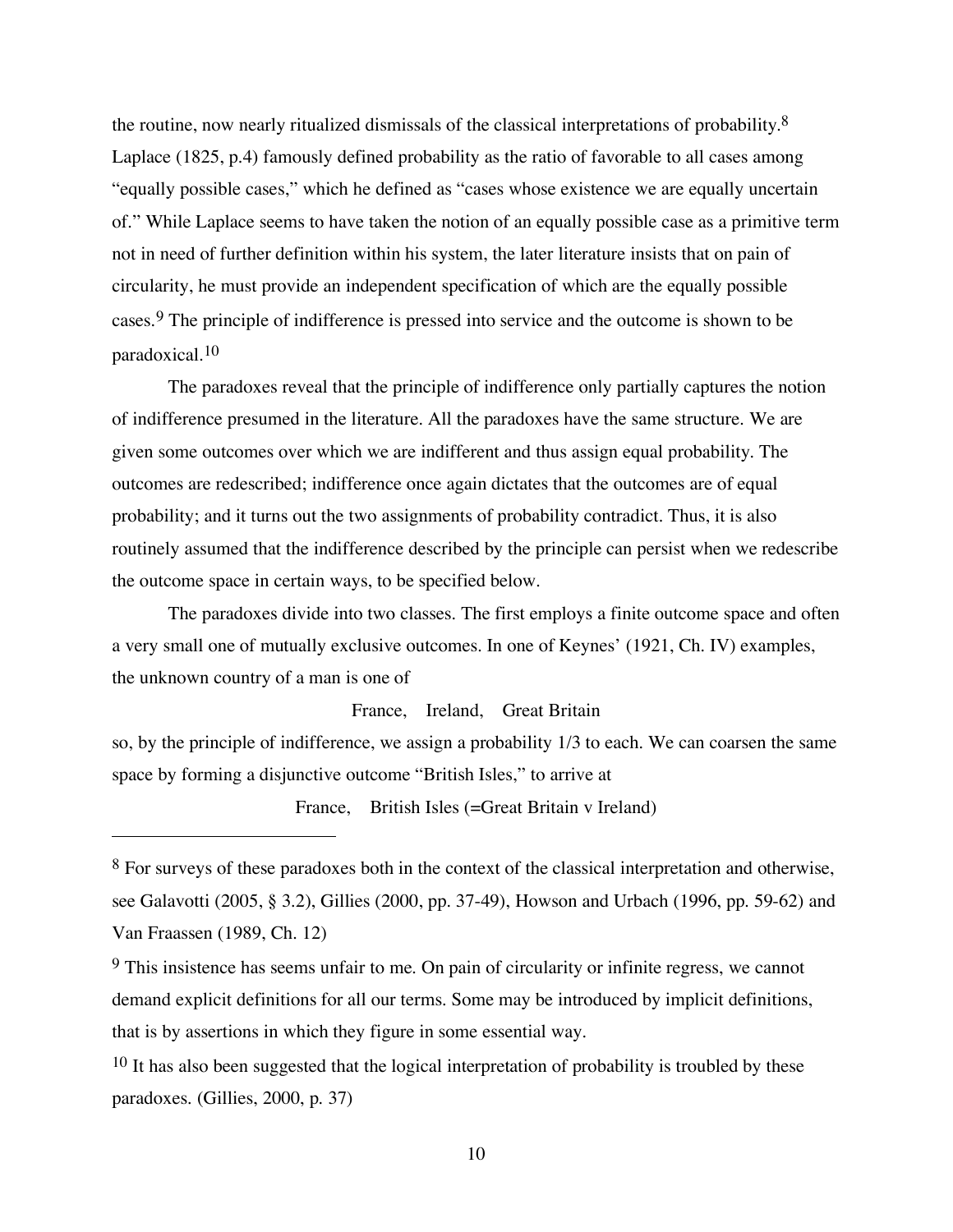By the principle of indifference we now assign the probability of 1/2 to each. We have now assigned both probability 1/3 and 1/2 to France. In another example, we do not know whether the color of the cover of a book is

#### red, blue, black

and assign probability 1/3 to each. However we also have the coarsened space

 $\overline{a}$ 

red,  $-\text{red} = (\text{blue or black})$ 

to whose outcomes we assign the incompatible probability of 1/2. The additivity of the probability calculus clearly drives the paradoxes. Since it requires that probabilities sum to unity, it precludes leaving the probabilities of the two outcomes red and -red of the coarsened space at 1/3, as the first space requires. Alternatively, additivity forces the probability of -red to be the sum of the probabilities of blue and black, so that it cannot equal the probability assigned to red in the first space.

This analysis can be continued with Keynes' other examples, as well as those offered elsewhere. Cramer (1966, pp. 15-16) describes a game in which two coins are tossed and player A wins if there is at least one head.<sup>11</sup> On one analysis, we are indifferent over the outcomes HH, HT, TH, TT,

<sup>11</sup> This example is equivalent to Keynes' example of two cards, each drawn from different packs. One card proves to be black so by an application of the principle of indifference we can infer that the probability that the other is black is 1/2. The inference requires that we count the disjunctive outcome of (black-red or red-black) as a single outcome and assign it a probability equal to the only remaining outcome of black-black. A similar treatment of disjunctive outcomes lies at the heart of the mathematically much more complicated urn sampling problem discussed by Keynes (1921, pp. 49-50) arising in discussions of Laplace's rule of succession, with Howson and Urbach (1996, pp. 55-59) laying out the detailed computations. An urn contains n balls that may each be black or white. We may indifferent over each of the possible numbers of white balls in the urn, in which case each possible number has probability  $1/(n+1)$ . Or we may be indifferent over each constitution, that is each of the  $2^n$  assignments of black and white to each ball in succession. That there are exactly n/2 white balls (for n even), is a single outcome in the first case. In the second, it is a disjunction of  $n!/((n/2)!(n/2)!)$  constitutions, each of which is a distinct outcome.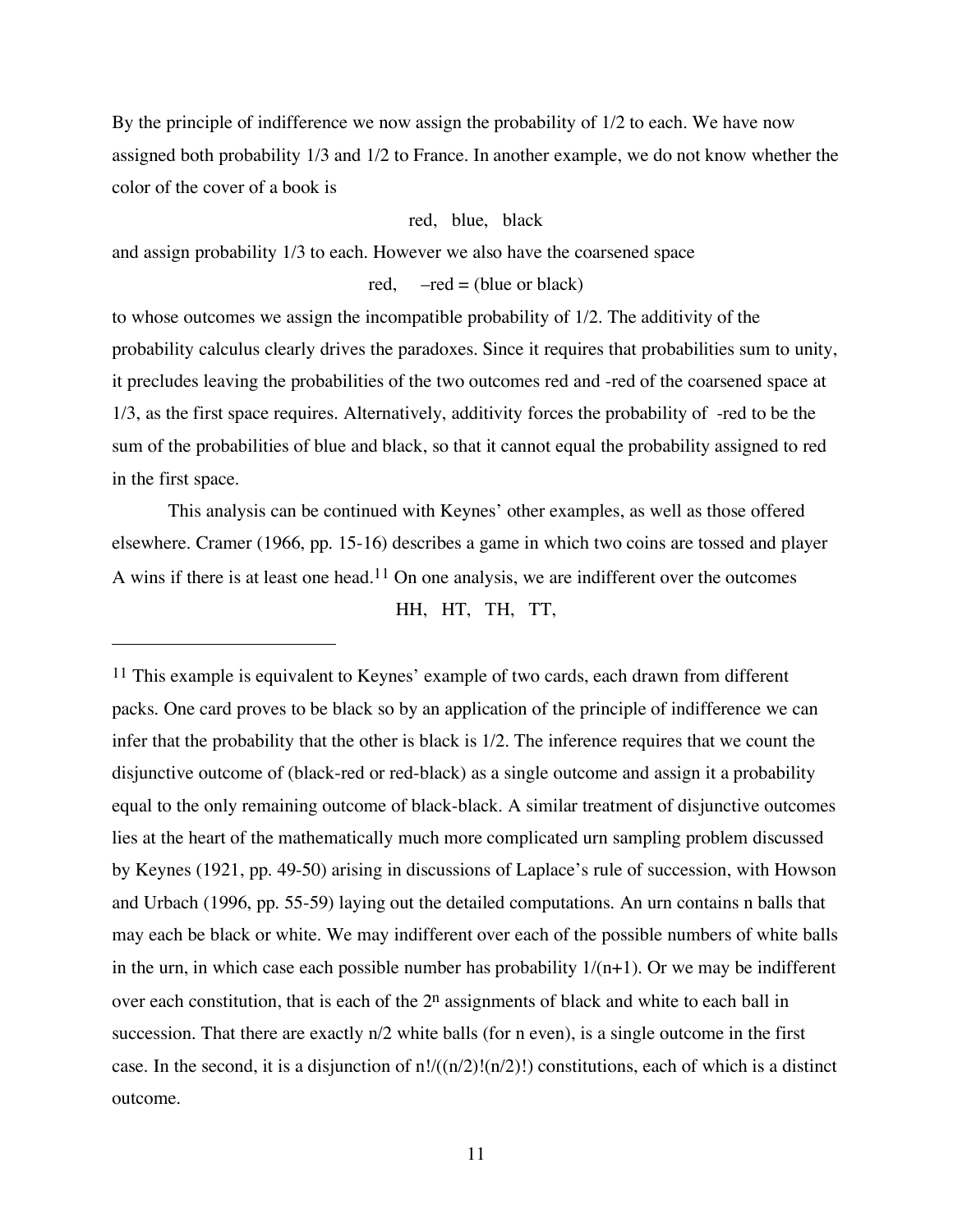where "HT" represent the outcome of a head and then a tail. In another analysis, the first two outcomes are replaced by a single  $H = (HH v HT)$  since if a head is tossed on the first throw, player A has won and the second coin will not be tossed. So now we are to be indifferent over the three outcomes of the coarsened space

#### $H = (HH v HT)$ , TH, TT,

which, by analogous reasoning, yields incompatible probability assignments.

This second class of paradox employs a continuous outcome space, indexed by a continuous parameter, and the redescription arises through a manipulation of this parameter. We shall see, however, that all the paradoxes still employ the same notion that indifference can persist through a coarsening of the outcome space. This second class of paradox is often associated with so-called "geometrical probabilities" (Borel, 1950, Ch.7) since these cases commonly arise in geometry. The *locus classicus* is Bertrand's<sup>12</sup> (1907, Ch. 1) discussion of a series of examples. In the simplest, we are to pick a real number at random between 0 and 100. We are indifferent to the number being in either half of this interval, 0 to 50 or 50 to 100, so we assign probability 1/2 to each. Our outcome space is

#### 0 to 50, 50 to 100

and we assign probability 1/2 to each. If however we consider the squares of these numbers, then we can divide the corresponding interval of squares of the chosen number, 0 to 10,000 into four equal parts, to create a refined outcome space (the inverse of coarsening) in which the original outcome of 50 to 100 is divided into three parts

0 to  $2500 (= 0^2$  to  $50^2$ ),  $2500$  to  $5000$ ,  $5000$  to  $7500$ ,  $7500$  to  $10,000$ . By indifference, we assign a probability 1/4 to each. The contradiction is immediate. The interval 0 to 50 was first assigned a probability 1/2. That same interval corresponds to the interval of squares 0 to 2500, to which we now assign the incompatible probability 1/4.

The basic idea of this construction can be replicated in many ways. Van Fraassen (1989, pp. 302-303) describes a conversion of it into a perfect cube factory that produces iron cubes

 $\overline{a}$ 

<sup>&</sup>lt;sup>12</sup> Bertrand seemed to make no connection with something like the not yet named principle of indifference. Rather he took his constructions merely to illustrate the danger of analyses that involve the infinities associated with continuous magnitudes. The existence of incompatible outcomes was for him simply evidence that the original problem was badly posed.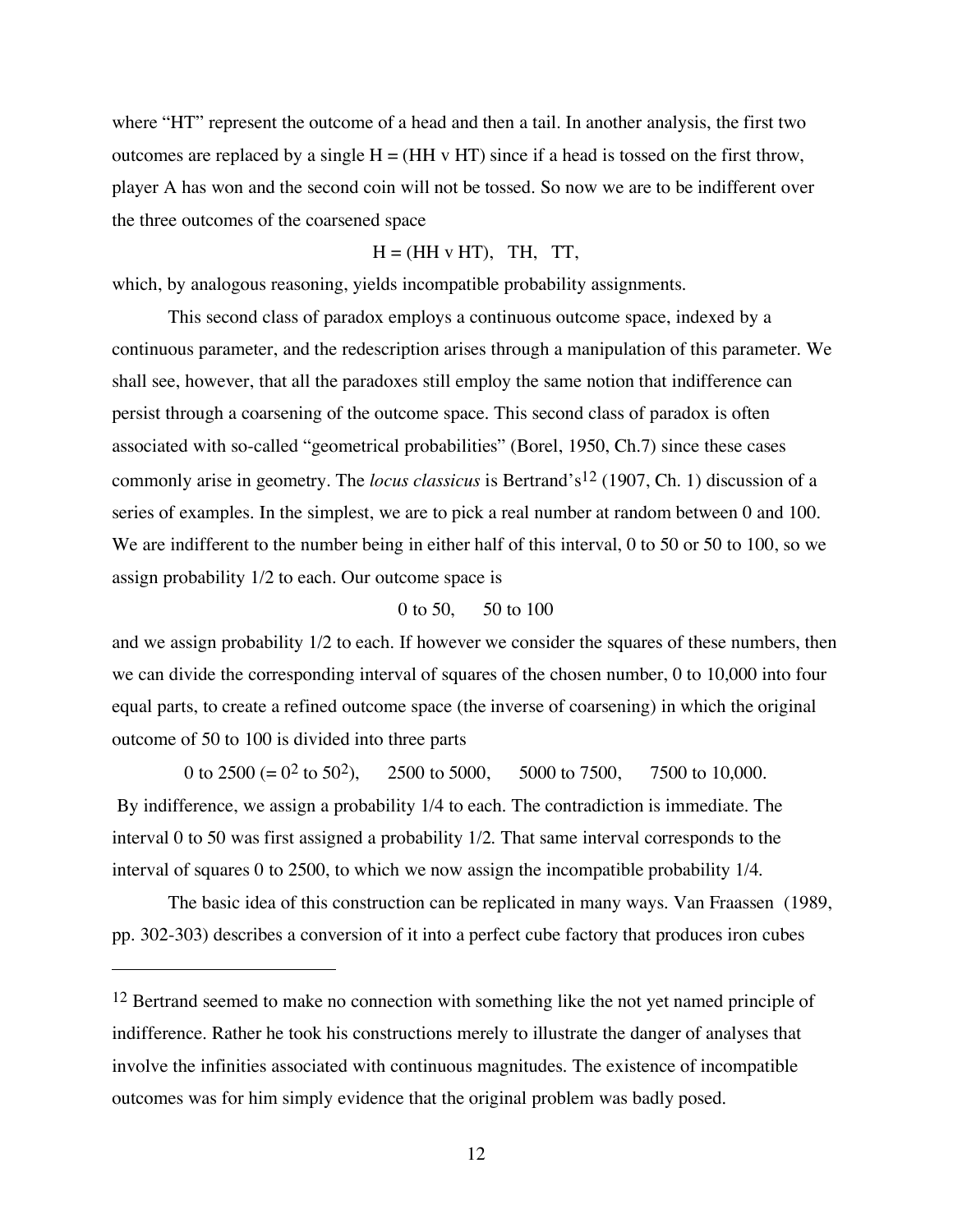with sides between 0 and 2 cm. If we are indifferent to the length of the side, then we assign probability 1/2 to the outcome that one cube has a side with a length between 0 and 1 cm. For the 1cm sided cube lies midway in the interval of side lengths of 0 to 2 cm. If we are indifferent to the surface area of the cubes, we end up assigning a probability 1/4 to this outcome. For side of area 1 cm<sup>2</sup> lies 1/4th into the interval of side areas of 0 to  $2^2=4$  cm<sup>2</sup>. If we are indifferent to the volume of the cube, we end up assigning a probability 1/8 to this outcome. For the cube of volume 1 cm<sup>3</sup> lies 1/8th into the interval of volumes of 0 to  $2^3 = 8 \text{ cm}^3$ .

Bertrand himself gave a series of more complicated examples. The most discussed was the problem of deciding whether a randomly chosen chord of a circle is greater in length than the side of an inscribed equilateral triangle. Bertrand gave three constructions that yielded probabilities of 1/3, 1/2 and 1/4. In another example, he asked after the distance between two points chosen at random on a sphere. The probabilities of various distances differ according to whether the choosing is uniformly distributed on a great circle or uniformly over the area of the sphere.

These many multiplications of the one construction share a defect. They all depend on the assumption that it is appropriate to distribute beliefs indifferently in both the original description and the new coarsened or refined description. Perhaps that is just a mistake. Perhaps, as Gillies (2000, p. 46) notes, it is appropriate to exercise the principle of indifference in just one but not the other description, because of some difference intrinsic to the first description. The side, the area and the volume of a cube are all mathematically different in their properties and perhaps something about those differences dictate that we should be indifferent only over the length of the side. Sentiments such that these presumably lay behind Borel's (1950, pp. 81-83) response to Bertrand's problem of selecting two points on a sphere. Borel essentially insisted that selecting a point at random on a sphere must mean that the selection is uniformly distributed over the sphere's surface area.

It seems far-fetched to me to imagine that we may find some property of one description that warrants us exercising indifference only over it. And if there is some reason that privileges one description over another, do the paradoxes not return if we are so ignorant that we do not know it? Nonetheless, the threat remains: we may imagine that we can find some distinctive property of one description that licenses the use of an accordingly embellished principle of indifference, where that distinctive property would not be present in the other description.

13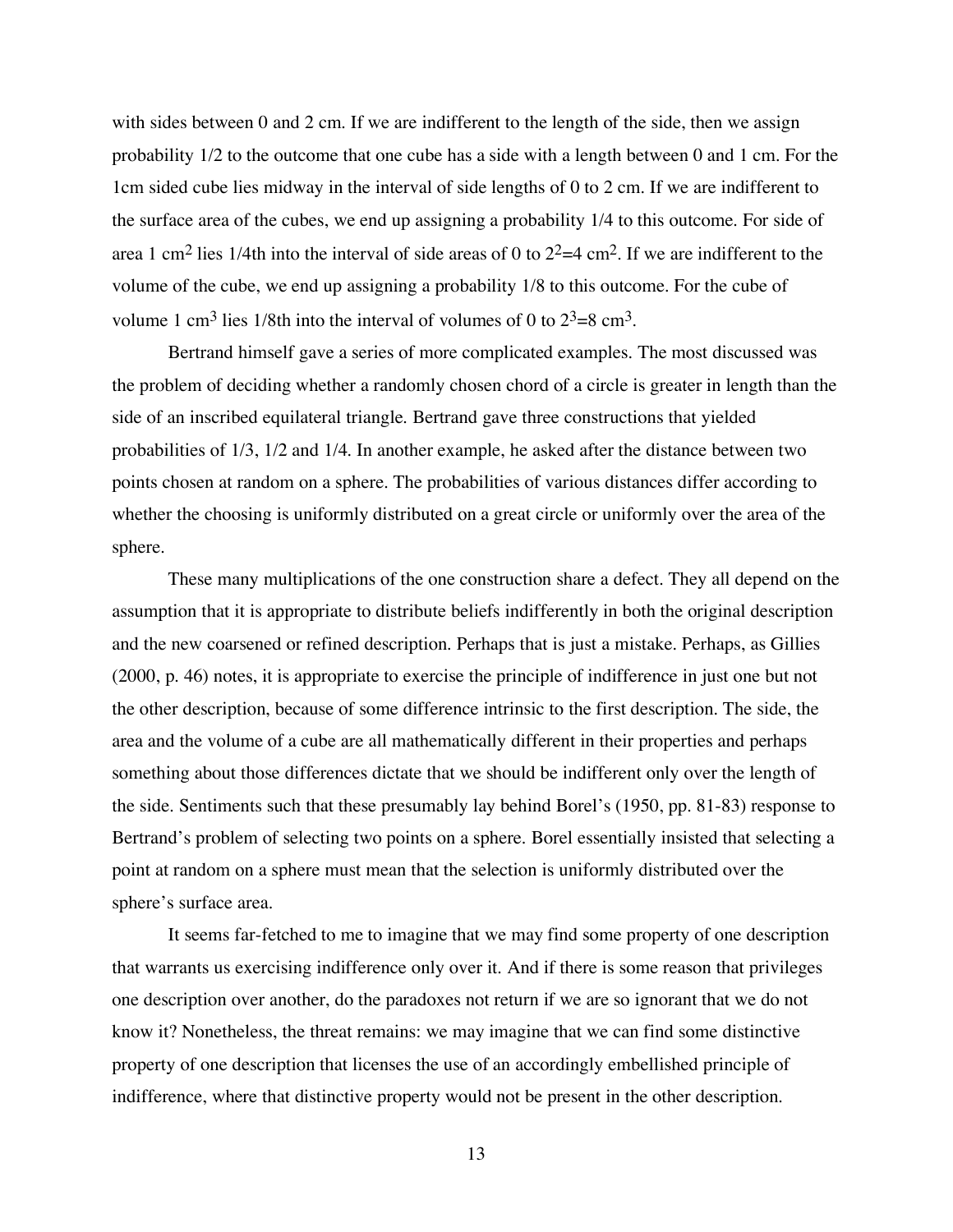This threat to the cogency of the paradox can be defeated fully by means of ideas introduced in the discussion of PII. Von Mises' wine-water problem (above) provides a traditional illustration of the paradoxes of indifference. When we are indifferent to x, the ratio of water to wine, we distribute probability uniformly over x. So we are indifferent to the three outcomes with x in the ranges:

 $x = 1/2$  to 1,  $x = 1$  to 3/2,  $x = 3/2$  to 2

Under the redescription in terms of x', the ratio of wine to water, we are indifferent to the outcomes

$$
x' = 2
$$
 to 3/2,  $x' = 3/2$  to 1,  $x' = 1$  to 1/2

The paradox follows. We assign probability  $1/3$  to outcome  $x'=1$  to  $1/2$ , although it corresponds to the disjunctive outcome (x= 1 to 3/2) v (x = 3/2 to 2), each of whose disjuncts is also assigned probability 1/3.

What is distinctive in this formulation of the wine-water problem is that, as described above, there is a perfect symmetry between the two descriptions that includes the transformations used to relate them, which are self-inverting. So there can be no intrinsic difference between the two for an embellished version of the principle of indifference to exploit. Any distinctive feature that the principle may call up from one will, by the symmetry, assuredly be found in the other.

Indeed the example is even more troublesome for the principle of indifference. Exactly because of the perfect symmetry of the two descriptions, we should assign the same distributions of belief in each. The class of probability densities that respect the symmetry was specified by (5). It turns out not to contain the uniform distribution licensed by the principle of indifference. That is, the question is not to decide to which of the two descriptions the principle of indifference may be applied. Rather it turns out that the principle is applicable to neither. This last example is the strongest form of the paradoxes of indifference.

What we learn from this little survey of the paradoxes of indifference is a fact about routine expectations in the literature: the indifference expressed by the principle of indifference persists through coarsenings and refinements of the outcome space. While this expectation of

14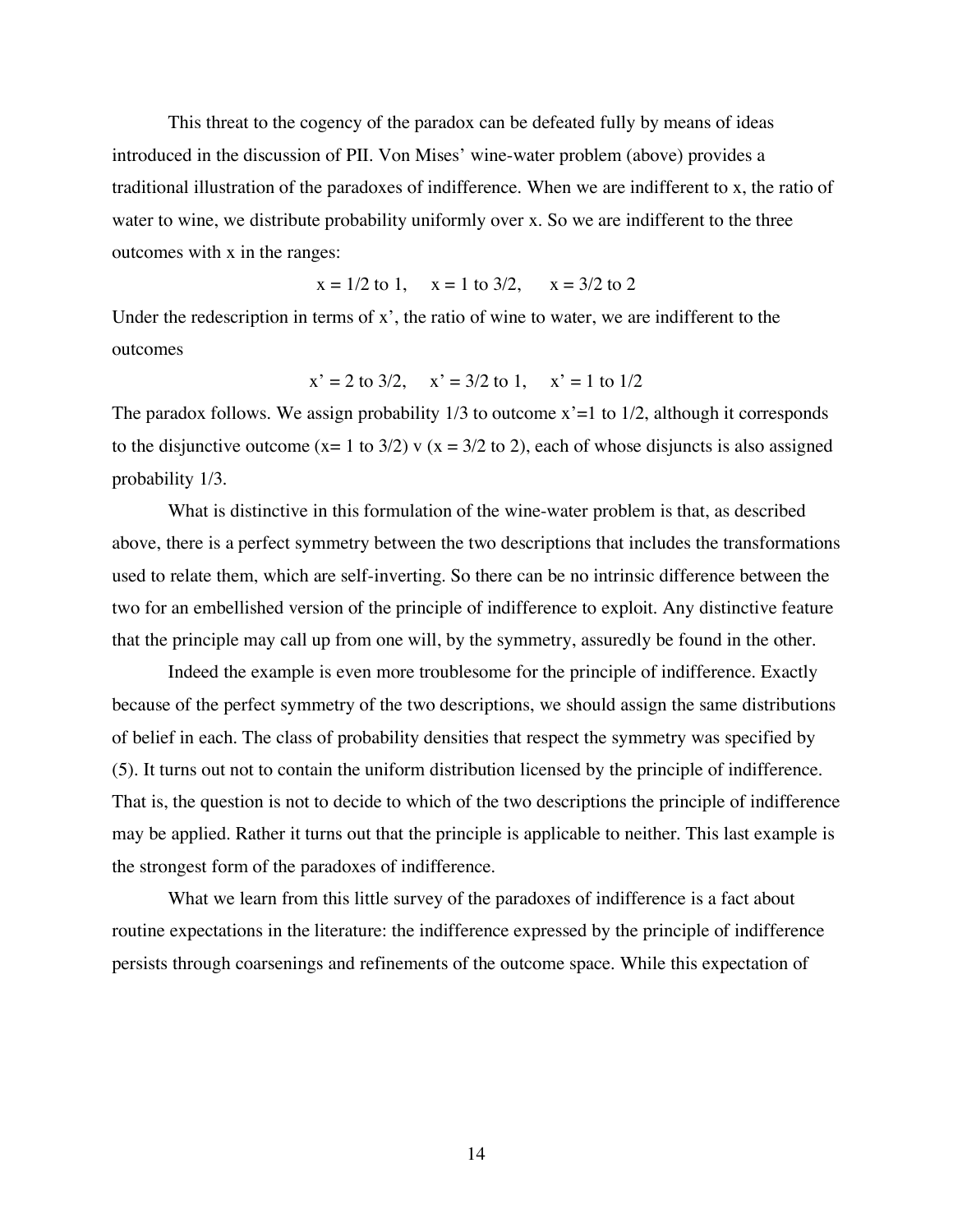persistence may be challenged in many of the familiar paradoxes as a way of defeating the paradoxes, 13 we can find symmetric cases in which it cannot be challenged.

### *3.2 Paradoxes of Invariance*

 $\overline{a}$ 

While it is not generally recognized, it turns out that the use of invariance conditions as a way of specifying probability distributions is beset by paradoxes akin to those that trouble the principle of indifference. The paradoxes of indifference arose because greater ignorance gave us more partitions of the outcome space over which to exercise indifference. Each new partition corresponds to a new mathematical constraint on our probability measure. They quickly combine to produce a contradiction. The same thing happens with invariance conditions. Each ignorance is associated with an invariance. Thus the greater our ignorance, the more invariances we expect and the greater threat that these compounding invariances impose contradictory requirements on our probability distribution.

It takes only a little exploration to realize this threat. It is easily seen in a simple example that sufficient ignorance forces contradictory invariance requirements. Consider some magnitude x whose values lies in the open interval (0,1); and that is all we know about it. What is our prior probability density  $p(x)$  for x? The problem remains unchanged if we reparameterize the magnitude, retaining the range of parameter values in  $(0,1)$ . In order to have the most defensible restrictions, let us consider only self-inverting transformations as reparameterizations, so that we have a perfect symmetry between the two descriptions and PII applies. The simplest of these is just

$$
x' = 1 - x \tag{9a}
$$

One may imagine that such self-inverting transformations are rare. They are not and very many can be found. Loosely speaking, as will be seen from the construction below, they are about as

<sup>13</sup> Keynes' (1921, pp. 52-64) efforts to eliminate the paradoxes of indifference depend upon blocking the application of the principle to systems connected by disjunctive coarsening or refinement. Similarly Kass and Wasserman (1996, §3.1) propose that the paradoxes be avoided "practically" in that we use "scientific judgment to choose a particular level of refinement that is meaningful for the problem at hand."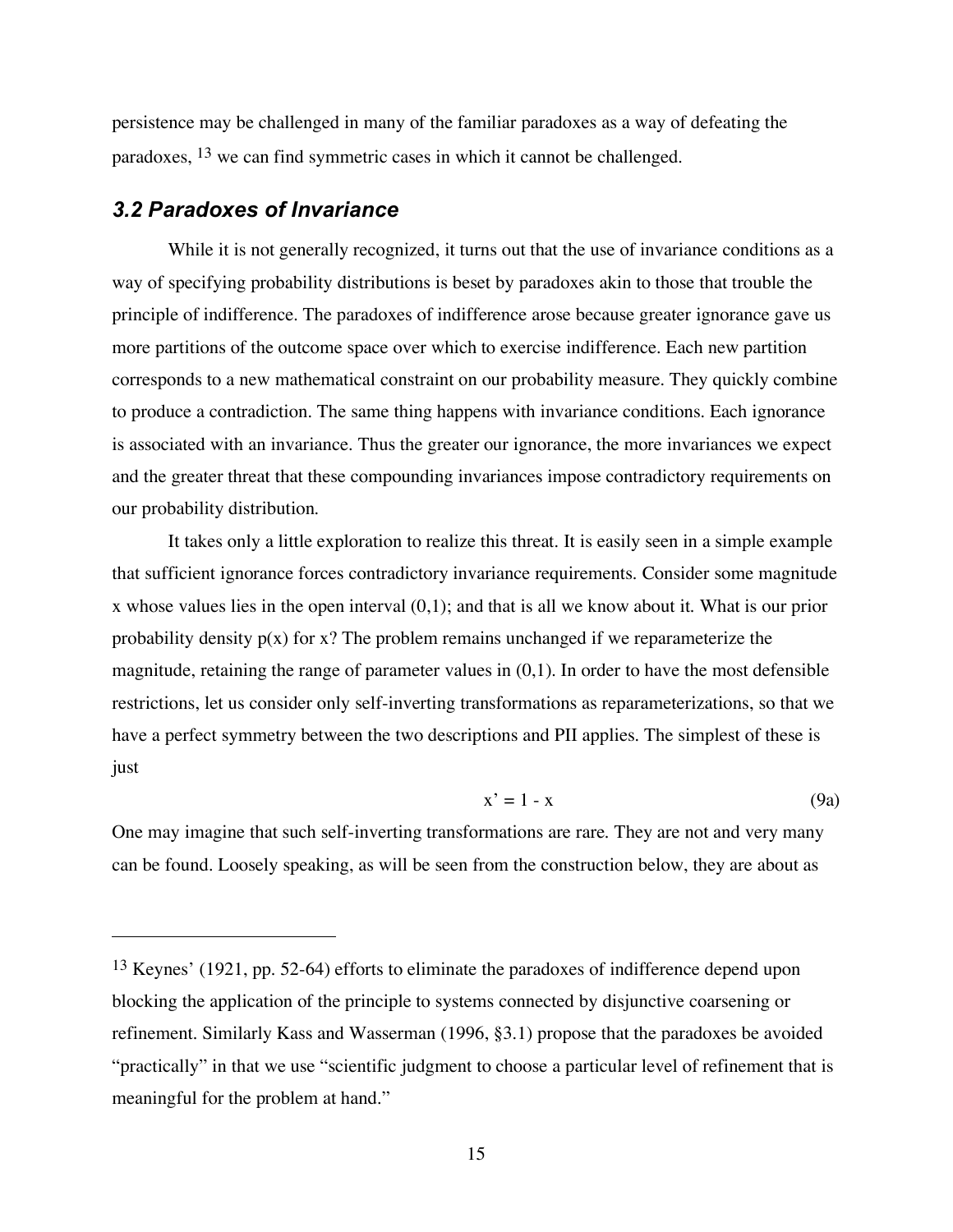common in the world of functions on reals as are symmetric functions. 14 The self-inverting (9a) is the  $\lambda = \infty$  member of the  $\lambda$ -indexed family of self-inverting transformations<sup>15</sup>

$$
x'=f_{\lambda}(x)=\lambda-\sqrt{\lambda^2+(\lambda-1)^2-(\lambda-x)^2}
$$
\n(9)

displayed graphically in Figure 1. Another simple member is  $\lambda = 1$ , which is

 $\overline{a}$ 

$$
x'=f_1(x)=1-\sqrt{2x-x^2}
$$
 (9b)

$$
P(X) = p(x) dx/dX \qquad P'(X') = p'(x') dx'/dX'
$$

It follows immediately that  $P(.)$  and  $P'(.)$  are the same functions since  $p(.)$  and  $p'(.)$  are the same functions; and  $dx/dX$  is the same function of X as  $dx'/dX'$  is of X'. That is, the induced distributions P and P' will satisfy B. Symmetry, and, by their construction, A. Agreement in probability as well.

<sup>15</sup> One can affirm that (9) is self-inverting by directly expanding  $f_{\lambda}(f_{\lambda}(x))$  to recover x or by noting that  $x' = f_{\lambda}(x)$  is equivalent to

$$
(\lambda - x')^{2} + (\lambda - x)^{2} = \lambda^{2} + (\lambda - 1)^{2}
$$
 (a)

The expression for  $x' = f_{\lambda}(x)$  is found by solving (a) for x' in terms of x; and the expression for  $x = f<sub>\lambda</sub><sup>-1</sup>(x')$  by solving (a) for x in terms of x'. The two functions recovered must be the same since x and x' enter symmetrically into (a). The properties of (9) are more easily comprehended geometrically. As equation (a) indicates, each curve in the graph is simply the arc of a circle with a center at  $(x',x) = (\lambda, \lambda)$  and radius R satisfying  $R^2 = \lambda^2 + (\lambda - 1)^2$ .

<sup>&</sup>lt;sup>14</sup> The device used to generate the paradoxes of indifference, the rescaling of variables, is not sufficient to generate competing invariances, such as are needed to generate the paradoxes of invariance. That is, let  $p(x)$  and  $p'(x')$  satisfy the conditions (10a) and (10b) and rescale the variables to  $X=f(x)$  and  $X' = f(x')$ , where both rescalings are effected by the same monotonic function f(.). Two new probability distributions are induced by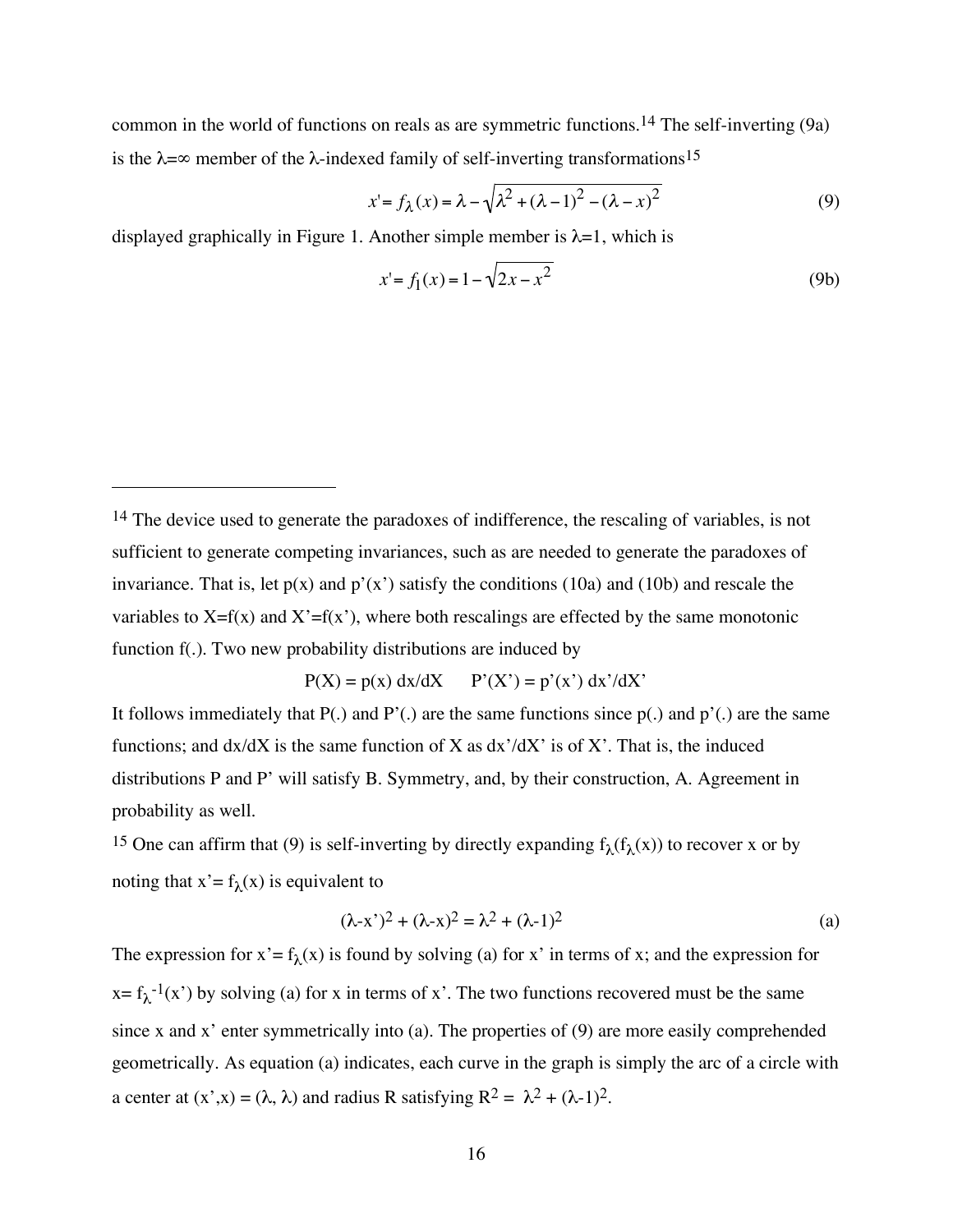

Figure 1. A Family of Self-Inverting Transformations

That these functions are self-inverting manifests as a symmetry of the graph about the  $x' = x$ diagonal, represented as a dashed line in Figure 1. Indeed any function with this symmetry property will be self-inverting. It ensures that if x=a is transformed to  $x' = f_{\lambda}(a)$ , then  $x' = a$  will also be transformed to the same  $x = f_{\lambda}(a)$  by the inverse transformation, as shown in the figure.<sup>16</sup>

 $\overline{a}$ 

<sup>&</sup>lt;sup>16</sup> It is more cumbersome but possible to generate self-inverting functions by algebraic manipulation. To generate such a function with the domain [L,H], where L<H and L may be - $\infty$ and H may be  $\infty$ , select some K such that L<K<H. Now pick any strictly decreasing function  $x'=g_h(x)$ , defined for K≤x≤H, the "h" high part of the domain, such that  $g_h(K)=K$  and  $g_h(H)=L$ . Since  $g_h$  is strictly decreasing, it is invertible. Define  $g_l(x)$  for L≤x≤K, the "l" low portion of the domain, by stipulating for x in this domain that  $g_1(x) = g_h^{-1}(x)$ . The self-inverting function  $f(x)$  is defined by f(x)=  $g_1(x)$ , for L≤x≤K, and f(x)=  $g_h(x)$ , for K≤x≤H. Even if  $g_h$  and  $g_l$  are arbitrarily differentiable, the combined f may fail to be differentiable at the join x=K. Arbitrary differentiability may be assured for f, such as in (9), by suitable selection of the derivatives of  $g_h$ at x=K and x=H.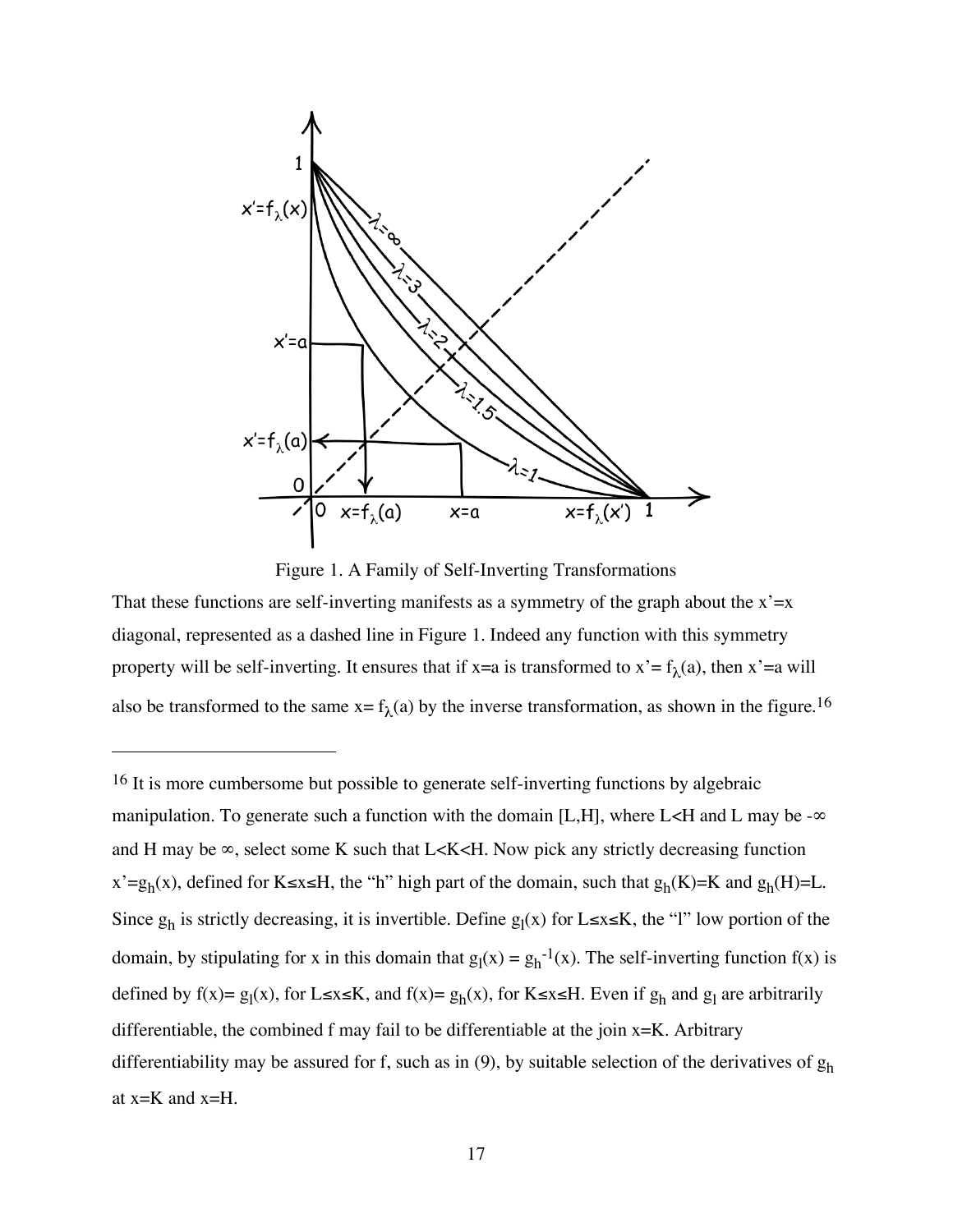The probability distribution  $p(x)$  must remain invariant under each transformation  $f_{\lambda}$ , according to PII, for each yields a perfectly symmetric redescription of the problem. We can see, however, that no  $p(x)$  can exhibit this degree of invariance. To see this, we do not need all the properties of the family of self-inverting transformations  $f_{\lambda}$ . We need only assume that it has two members,  $h_1$  and  $h_2$ , say, such that  $h_1(x) < h_2(x)$  for all 0<x<1. That is trivially achieved using any pair of members of  $f_{\lambda}$ , since, for fixed x in (0,1),  $f_{\lambda}(x)$  is strictly increasing in  $\lambda$ . As before, PII requires that  $p(x)$  and its transform  $p'(x')$  under a self-inverting transformation  $x' = f_{\lambda}(x)$ must satisfy

- A. Agreement in probability  $p'(x') = -p(x) dx/dx'$  (10a)
- B. Symmetry  $p'(.) = p(.)$  (10b)

Now select any X, such that  $0 < X < 1$ . For  $x_1'(x) = h_1(x)$ , we have from (10a) and (10b) that

$$
\int_0^X p(x)dx = -\int_{x=0}^X p(x_1) \frac{dx_1}{dx} dx = \int_{x_1 = x_1(X)}^1 p(x_1) dx_1
$$

Similarly for  $x_2'(x) = h_2(x)$ , we have

 $\overline{a}$ 

$$
\int_0^X p(x)dx = -\int_{x=0}^X p(x_2) \frac{dx_2}{dx} dx = \int_{x_2-x_2(X)}^1 p(x_2) dx_2
$$

Subtracting and relabeling the variable of integration, we have

$$
0 = \int_{x_1(X)}^{x_2(X)} p(y) dy
$$
 (11a)

arbitrarily, we may select X so that any nominated value of x lies in the interval  $(x_1'(X))$ , Since  $p(x) \ge 0$  for all x, it follows that  $1^7 p(x)=0$  for all  $x_1'(X) < x < x_2'(X)$ . Since X is chosen  $x_2'(X)$ ).<sup>18</sup> Hence it follows that  $p(x) = 0$  for all 0<x<1, which contradicts the requirement that a probability distribution normalize to unity.

<sup>18</sup> Proof: For a given 0<x<1, by we have from the initial supposition on  $h_1$  and  $h_2$  that  $x_1'(x)$  <

 $x_2'(x)$ . A suitable X is any value  $x_1'(x) < X < x_2'(x)$ . For, from  $x_1'(x) < X$ , we have  $x =$ 

<sup>&</sup>lt;sup>17</sup> Or, if  $p(x)$  is discontinuous, it may differ from zero at most at isolated points, so that these non-zero values do not contribute to the integral. Therefore they are discounted, since they cannot contribute to a non-zero probability of an outcome.

 $x_1'(x_1'(x)) > x_1'(X)$ , where we use the fact that  $x_1'$  is strictly decreasing in x. Similarly from X <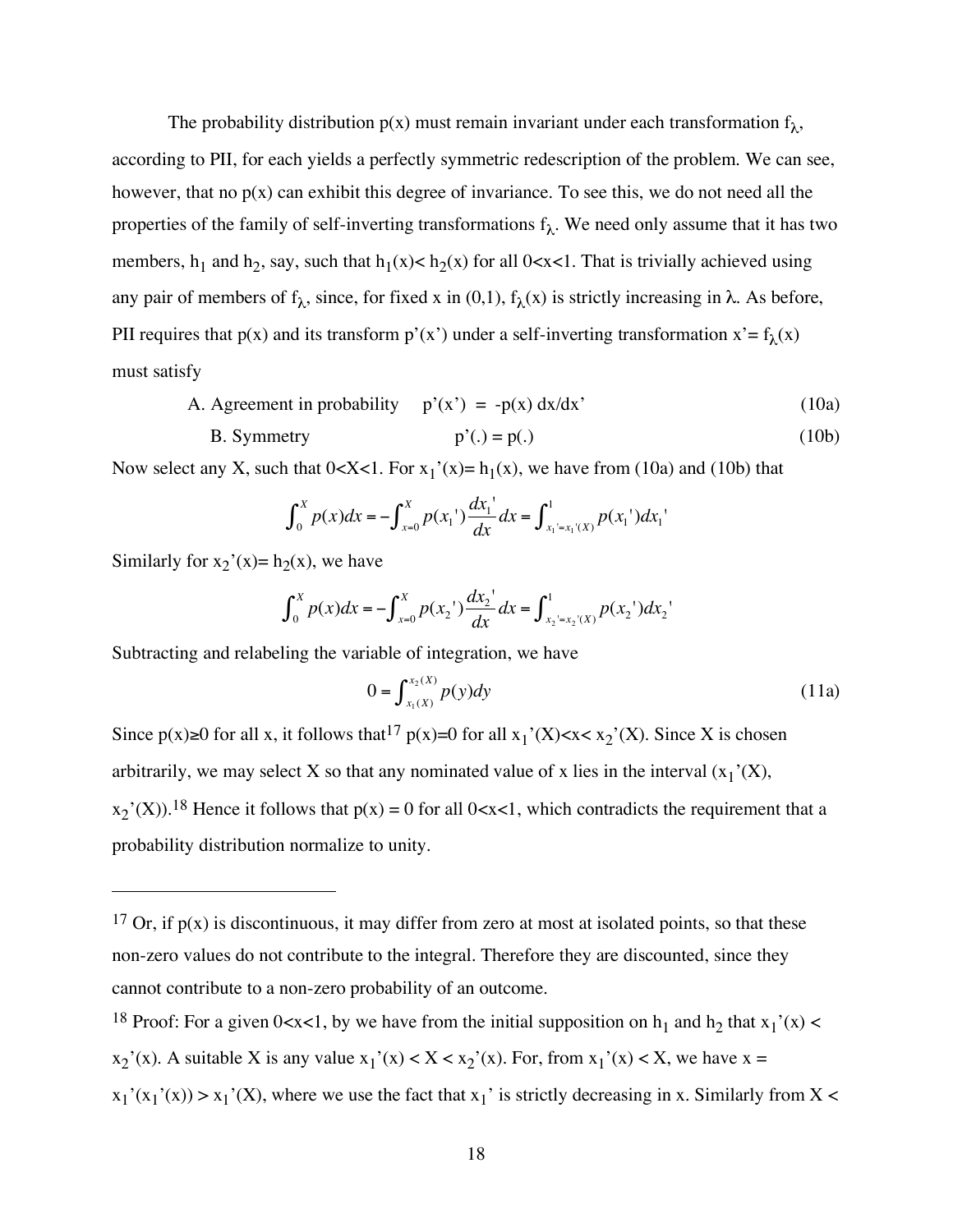## **4. What Should We Learn from the Paradoxes?**

The moral usually drawn from the paradoxes of indifference is a correct by short-sighted one: indifference cannot be used as a means of specifying probabilities in cases of extensive ignorance. That there are analogous paradoxes for invariance conditions is less widely recognized. They are indicated obliquely in Jaynes' work. He described (1973, §7) how he turned to the method of transformational invariance as a response to the paradoxes of indifference, exemplified in Bertrand's paradoxes. They allowed him to single out just one partition over which to invoke indifference, so that (to use the language of Bertrand's original writing) the problem becomes "well-posed." The core notion of the method was  $(\S7)$ :

Every circumstance left unspecified in the statement of a problem defines an

invariance which the solution must have if there is to be any definite solution at all. We saw above that this notion leads directly to new paradoxes if our ignorance is sufficiently great to yield excessive invariance. Jaynes reported (§8) that this problem arises in the case of von Mises' wine-water problem:

On the usual viewpoint, the problem is underdetermined; nothing tells us which quantity should be regarded as uniformly distributed. However, from the standpoint of the invariance group, it may be more useful to regard such problems as *overdetermined*; so many things are left unspecified that the invariance group is too large, and no solution can conform to it.

It thus appears that the "higher-level" problem of how to formulate statistical problems in such a way that they are neither underdetermined nor overdetermined may itself be capable of mathematical analysis. In the writer's opinion it is one of the major weaknesses of present statistical practice that we do not seem to know how to formulate statistical problems in this way, or even how to judge whether a given problem is well posed.

When the essential content of this 1973 paper was incorporated into Chapter 12 of Jaynes' (2003) final and definitive work, this frank admission of the difficulty no longer appeared, even

 $x_2'(x)$ , we have  $x_2'(X) > x$ . The function  $x_1'$  is strictly decreasing since it is invertible,  $x_1'(0)=1$ and  $x_1'(1)=0$ ; and similarly for  $x_2'$ .

 $\overline{a}$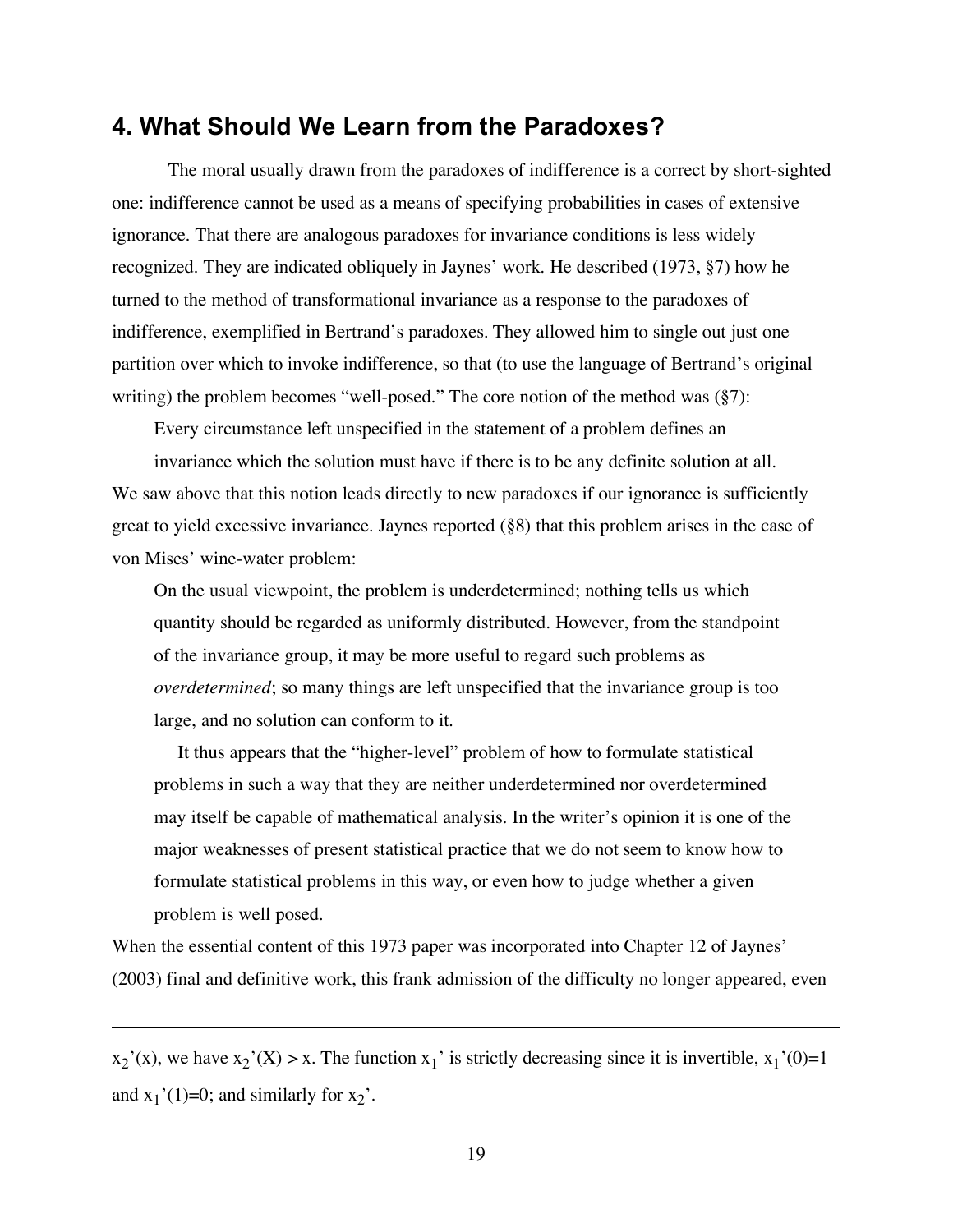though no solution had been found. Instead Jaynes (2003, pp. 381-82) sought to dismiss cases of great ignorance as too vague for analysis on the manifestly circular grounds that his methods were unable to provide a cogent analysis:

If we merely specify 'complete initial ignorance', we cannot hope to obtain any definite prior distribution, because such a statement is too vague to define any mathematically well-posed problem. We are defining this state of knowledge far more precisely if we can specify a set of operations which we recognize as transforming the problem into an equivalent one. Having found such set of operations, the basic desideratum of consistency then places nontrivial restrictions on the form of the prior.

My diagnosis, to be developed in the sections below, is that Jaynes was essentially correct in noting that invariance conditions may *overdetermine* an ignorance belief state. Indeed the principle of indifference also overdetermines such a state. In this regard, we shall see that both instruments are very effective at distinguishing a unique state of ignorance. The catch is that this state is not a probability distribution. Paradoxes only arise if we assume in addition that it must be. We thereby fail to see that PI and PII actually work exactly as they should.

# **5. A Weaker Structure**

In order to establish that PI and PII do pick out a unique state of ignorance, we need a structure hospitable to non-probabilistic belief states. Elsewhere, drawing on an extensive literature in axiom systems for the probability calculus, I have described such a structure (Norton, forthcoming). For a precise synopsis of its content, see Appendix. Informally, its basic entity is [A|B] is introduced through the properties of *F. Framework*. It represents the degree to which proposition B inductively supports proposition A, where these propositions are drawn from a (usually) finite set of propositions closed under the Boolean operations of ∼ (negation), ∨ (disjunction) and & (conjunction). The degrees are *not* assumed to be real valued. Rather it is only assumed that they form a partial order so that we can write  $[A|B] \leq [C|D]$  and  $[A|B] \leq$ [C|D]. These comparison relations will be restricted by one further notion. Whatever else may happen, we do not expect that some proposition B can have less support that one of its disjunctive parts A on the same evidence. That is, we require *monotonicity*: if A⇒B⇒C, then [A|C]≤[B|C]. This much of the structure will provide the background for the analysis to follow.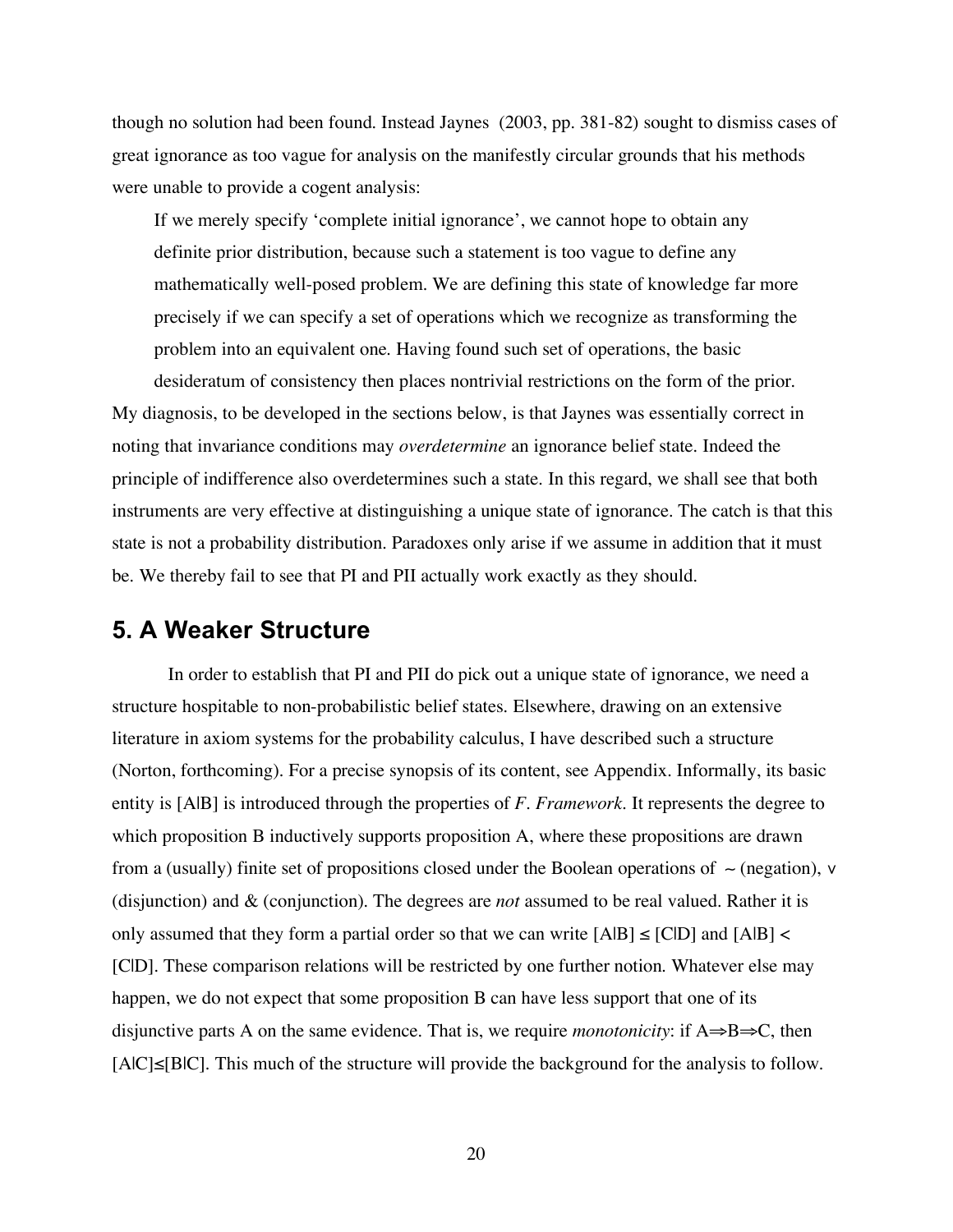The structure has further notions that will prove incompatible with the ignorance state to be defined. The first, introduced through the property *A. Addition*, is an addition operator ⊕, which allows the combining of degrees of support of mutually contradictory propositions to yield the degree of support of their disjunction. It is the surrogate of the additivity of the probability calculus. The second, introduced through the property *B. Bayes Property*, is a multiplication operator ⊗, which allows for the distinctive dynamics of updating associated with Bayes' theorem. Both of these properties are compatible with the probability calculus and express essential elements of it.

The existence of these two operators is logically independent of one another; we can have systems that have either one without the other. We shall see, however, that the unique state of ignorance will be incompatible with each of them individually.

This structure is formulated in terms of "degrees of support." On the supposition that we believe what we are warranted to believe, I will presume that our degrees of beliefs agree with these degrees of support.

## **6. Characterizing Ignorance**

Once we dispense with the idea that a state of ignorance must be represented by a probability distribution, we can return to the ideas developed in the context of PI, PII and their paradoxes and deploy them without arriving at contradictions. We can discern two properties of a state of ignorance: invariance under disjunctive coarsenings and refinements; and invariance under negation. As we shall see below, each is sufficient to specify the state of ignorance fully and it turns out to be the same state: a single ignorance degree of belief "I" assigned to all contingent propositions in the outcome space.

## *6.1 Invariance under Disjunctive Coarsenings and Refinements*

We saw in Section 3.1 above that the paradoxes of indifferences all depended upon a single idea: if our ignorance is sufficient, we may assign equal beliefs to all members of some partition of the outcome space and that equality persists through disjunctive coarsenings and refinements. This idea is explored here largely because of its wide acceptance in that literature. I have already indicated above in Section 3.1 that the idea is less defensible in cases in which there is not a complete symmetry between the two descriptions. We shall see in Section 6.2 below that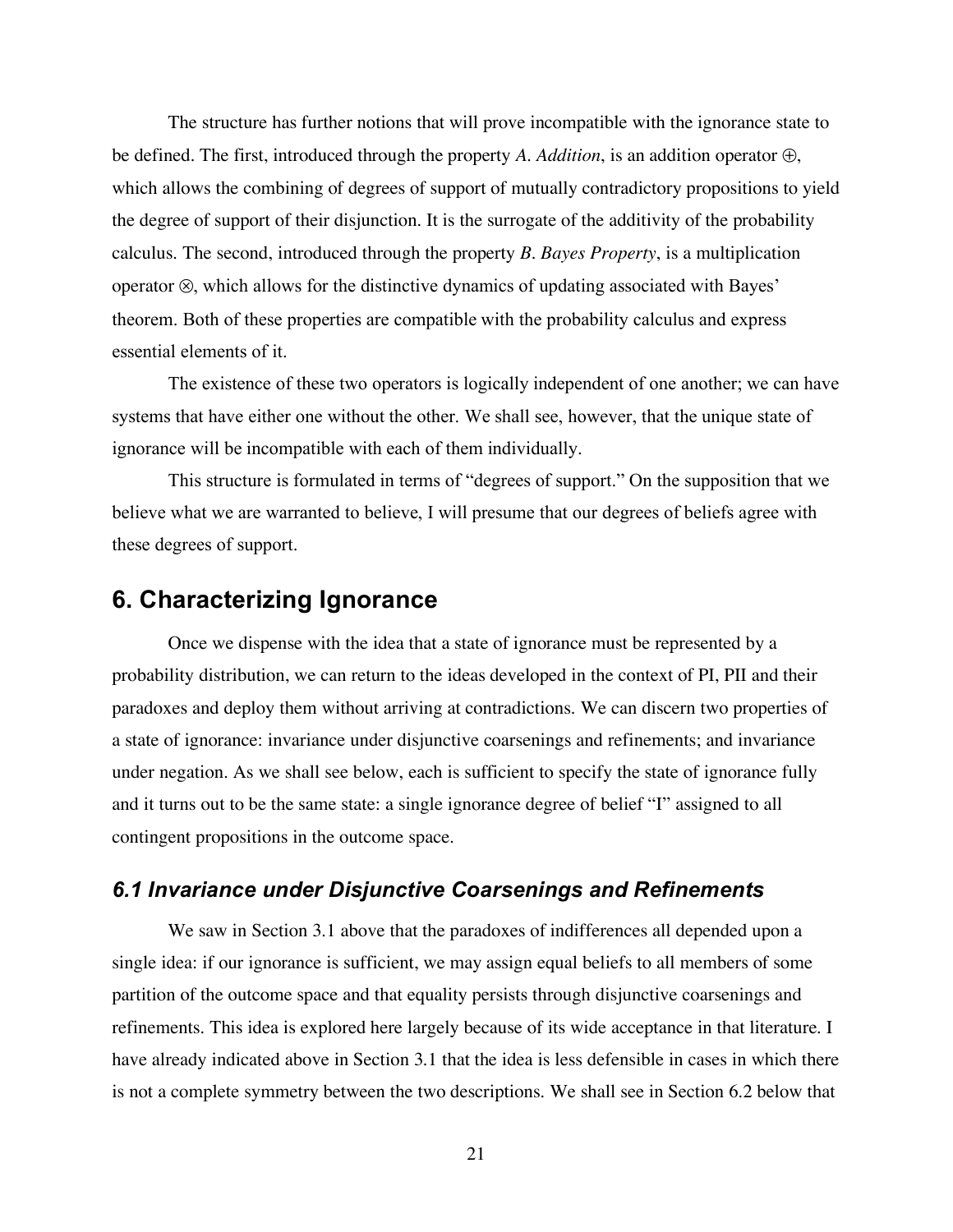the same results about ignorance as derived here in Section 6.1 can be derived from PII using descriptions that are fully symmetric, related by self-inverting transformations.

Let us develop the idea of invariance of ignorance under disjunctive coarsenings and refinements. If we have an outcome space  $\Omega$  partitioned into mutually contradictory propositions  $\Omega = A_1 v A_2 v ... v A_n$ , an example of a disjunctive coarsening is the formation of the new partition of mutually contradictory propositions  $\Omega = B_1 \vee B_2 \vee \dots \vee B_{n-1}$ , where

$$
B_1 = A_1, B_2 = A_2, \dots, B_{n-1} = A_{n-1} \cdot A_n \tag{12}
$$

All disjunctive coarsenings of  $A_1, A_2, ..., A_n$  are produced by finitely many applications of this coarsening operation along with arbitrary permutations of the propositions, as defined by (1) above. A partition and its coarsening are each non-trivial if none of their propositions is  $\Omega$  or  $\varnothing$ . The inverse of a coarsening is a refinement.

Assume that we have no grounds for preferring any of the members of the non-trivial partition of  $\Omega = A_1 v A_2 v ... v A_n$ , then by PI we assign equal belief to each, and, by supposition, this ignorance degree of belief [∅|Ω]<I<[Ω|Ω] is neither certainty nor complete disbelief:

$$
[A_1|\Omega] = [A_2|\Omega] = \dots = [A_n|\Omega] = I
$$
\n(13a)

Now consider the coarsening (12) and assume that we have no grounds for preferring any of the members. Once again there exists a possibly distinct ignorance degree of belief I', neither certainty nor complete disbelief, such that

$$
[\mathbf{B}_1|\Omega] = [\mathbf{B}_2|\Omega] = \dots = [\mathbf{B}_{n-1}|\Omega] = \Gamma
$$
\n(13b)

Since from (12)  $B_1 = A_1$ , we have  $[A_1|\Omega] = [B_1|\Omega]$  so that

$$
I'=\!\!I
$$

Since all coarsenings are produced by successive applications of (12) along with permutations, it follows that the one ignorance degree of belief I is unique. Finally, if C is a non-trivial disjunction of some proper subset of the  $\{A_1, A_2, ..., A_n\}$ —written  $C = A_a v...vA_b$ —some sequence of coarsening and permuations allows us to infer that its degree of confirmation is I. That is, we infer the distinctive property of ignorance presumed in the paradoxes of indifference

$$
[Aa|\Omega] = ... = [Ab|\Omega] = [Aav...vAb|\Omega] = I
$$
\n(14)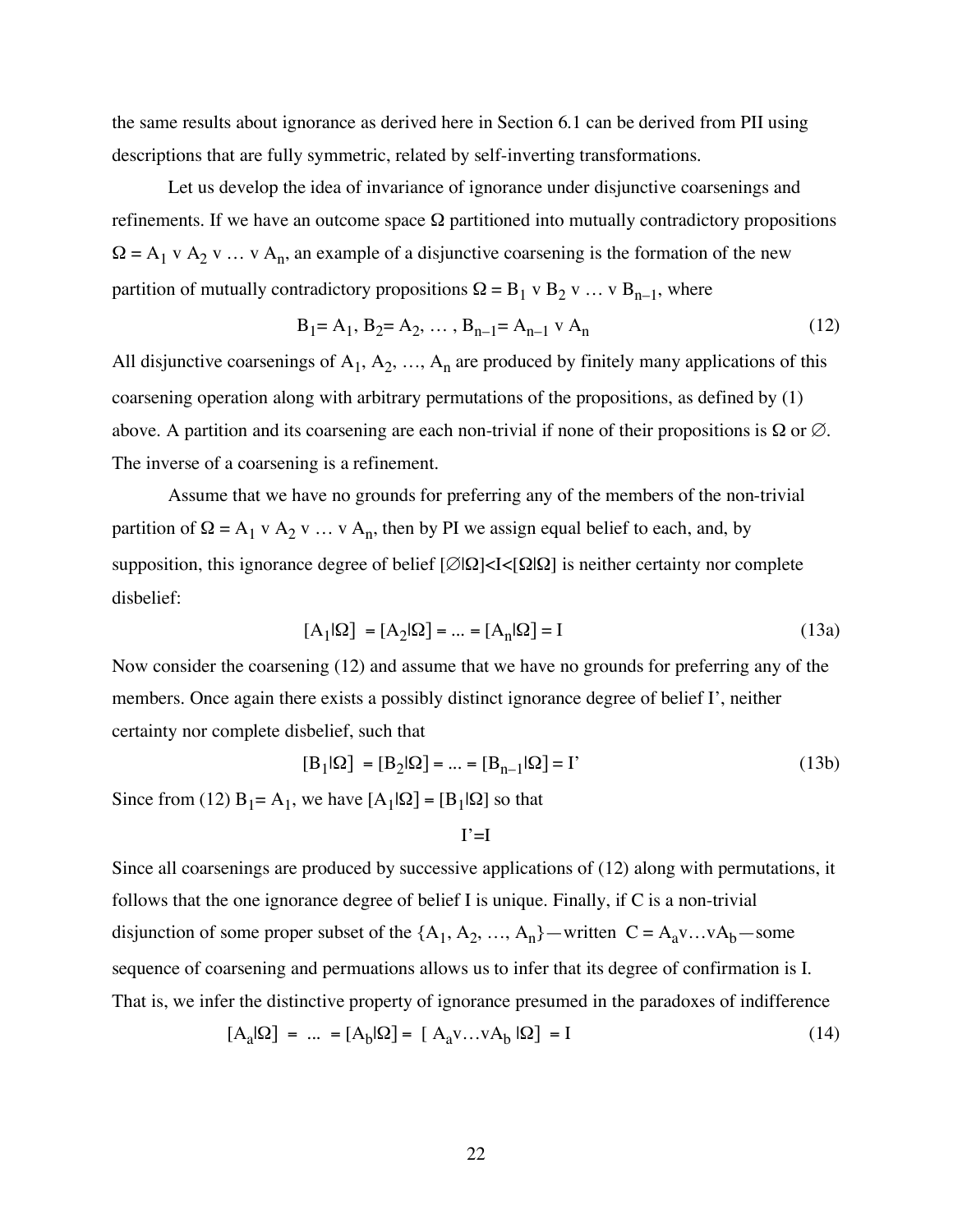## *6.2 Invariance of Ignorance Under Negation*

We saw in Section 2.2 above that one application of PII was Jaynes' deduction of the principle of indifference by requiring that a state of ignorance over a finite outcome space remains invariant under a permutation of the propositions. This same idea can also be applied to a transformation that switches propositions with their negations. If we are really ignorant over some outcome A, then our degree of belief in A would be unchanged if A had been somehow switched with its negation ∼A. A short parable may help clarify the transformation.

Let us imagine that we are to receive a message pertaining to the two compatible outcomes "land" and "sea" by means of a secret code that assigns numbers to each outcome. The code was devised by a very dedicated logician, so there are numbers for all possible 16 logical combinations of the outcomes. For greater security, we have two code books to choose from. Their values are (shh—don't tell!):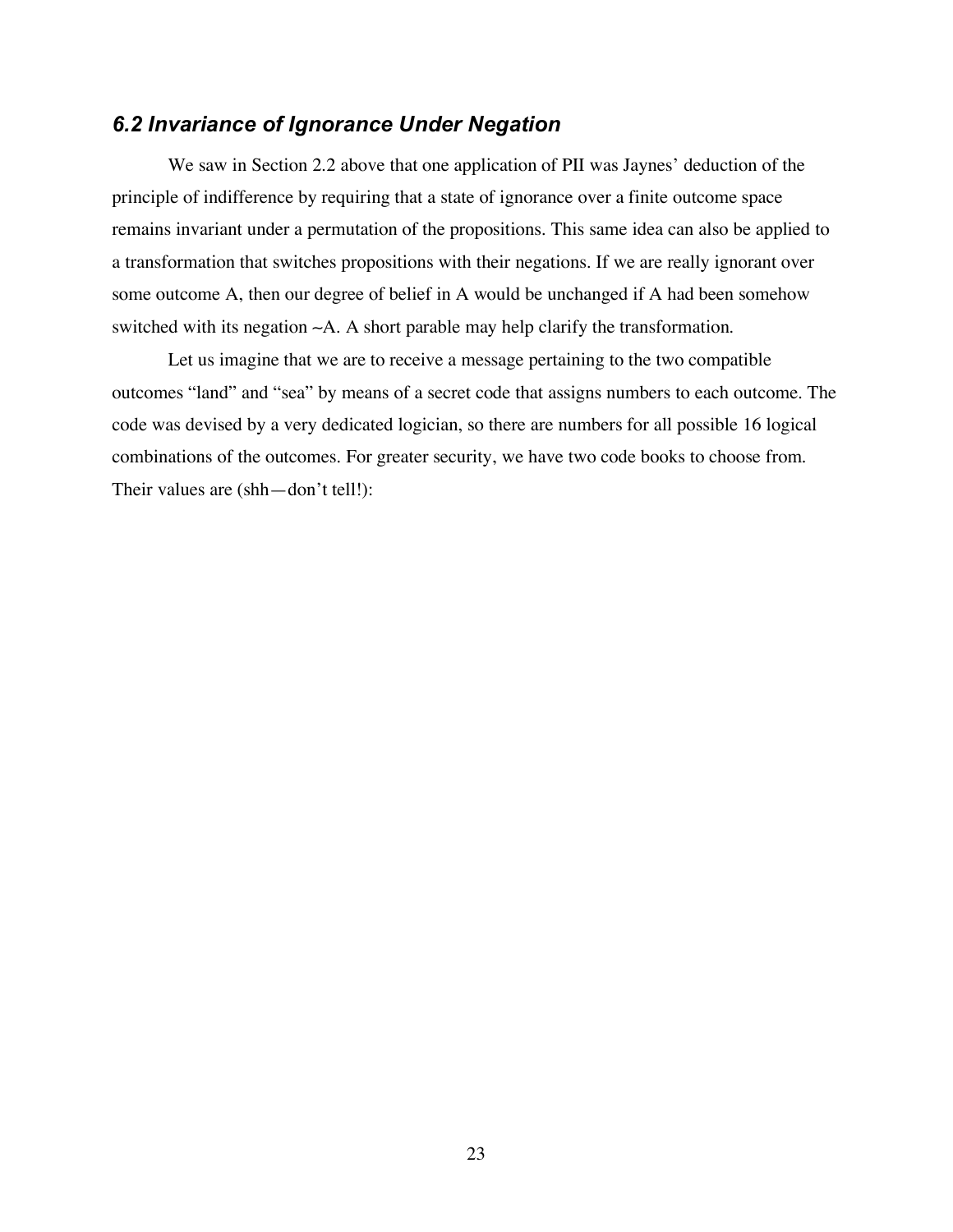| Code in Book A | <b>Secret Message</b>                                                   | Code in Book B |
|----------------|-------------------------------------------------------------------------|----------------|
| 1              | $\varnothing = -\Omega$                                                 | 16             |
| $\overline{2}$ | land & sea = $\sim$ ( $\sim$ land v $\sim$ sea)                         | 15             |
| 3              | $\sim$ land & sea = $\sim$ (land v $\sim$ sea)                          | 14             |
| $\overline{4}$ | land $& \sim$ sea = $\sim$ (~land v sea)                                | 13             |
| 5              | $-\text{land } \& \text{ } -\text{sea} = -(\text{land } v \text{ sea})$ | 12             |
| 6              | $sea = -(\text{~}sea)$                                                  | 11             |
| $\overline{7}$ | $land = \sim(\simland)$                                                 | 10             |
| 8              | (land & sea) v ( $\sim$ land & $\sim$ sea) =                            | 9              |
|                | $\sim$ ((land & $\sim$ sea) v ( $\sim$ land & sea))                     |                |
| 9              | (land & $\sim$ sea) v ( $\sim$ land & sea) =                            | 8              |
|                | $\sim$ ((land & sea) v ( $\sim$ land & $\sim$ sea))                     |                |
| 10             | $-\text{land} = -(\text{land})$                                         | $\tau$         |
| 11             | $\sim$ sea = $\sim$ (sea)                                               | 6              |
| 12             | land v sea = $\sim$ ( $\sim$ land & $\sim$ sea)                         | 5              |
| 13             | $-\text{land } v \text{ sea } = -(-\text{land } \& \text{ sea})$        | $\overline{4}$ |
| 14             | land v $\sim$ sea = $\sim$ ( $\sim$ land & sea)                         | 3              |
| 15             | $-\text{land } v$ $\sim$ sea = $-\text{(land & sea)}$                   | $\overline{2}$ |
| 16             | $\Omega = -\varnothing$                                                 | $\mathbf{1}$   |

Table 1. Code Books Illustrating the Negation Map

Prior to its receipt we are in complete ignorance over which message may come and begin to contemplate how credible the content of each message may be. On the presumption that Book A is in use, we assign beliefs *not* over which message may come, but over the truth of the 16 possible messages. We must assign maximum belief to the content of code 16, since we know that  $Ω$  is necessarily true; we must assign minimum belief to the contents of code 1, since the contradiction  $\emptyset$  is always false; and we assign intermediate, ignorance degrees of belief to everything in between. In convenient symbols

 $[1|\Omega] = [\emptyset|\Omega]$   $[2|\Omega] = I_2$   $[3|\Omega] = I_3$  ...  $[14|\Omega] = I_{14}$   $[15|\Omega] = I_{15}$   $[16|\Omega] = [\Omega|\Omega]$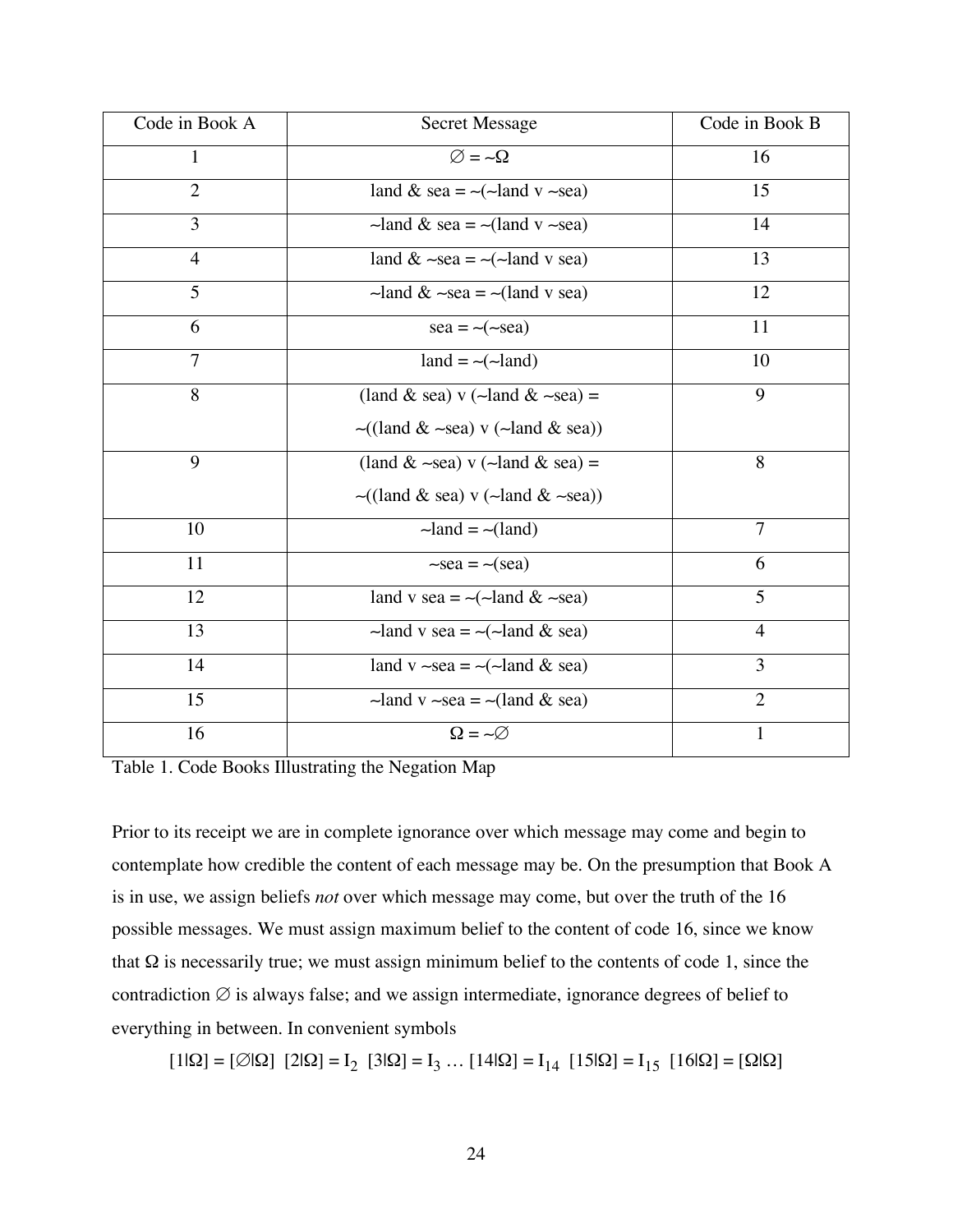We now find that it is not Book A, but Book B that will be used. How will that affect our distribution of belief? We must exchange our degrees of belief for the message with codes 1 and 16, since code 1 now designate the necessarily true  $\Omega$  and code 16 the necessarily false  $\emptyset$ . What of the remaining messages? We had assigned degree of belief  $I_6$  to what we thought was the message "sea". It now turns out to be the message "∼sea". If our ignorance is sufficient, that will have no effect on our degree of belief. "sea"? "∼sea"? We just do not know! That is, we must assign equal degree of belief to each, so that  $I_6 = I_{11}$ . This analysis can be repeated for all the remaining outcomes 2 to 15. In each case, the switching of the codebooks has simply switched one message with its negation, as the table reveals. For example, under the Book A, code 14 designates "land v ∼sea." Under Book B, code 14 designates its negation "∼land & sea" and the original "land v ~sea" is designated by code 3. So, by analogous reasoning,  $I_3 = I_{14}$ . We can also infer that all four values are the same by using the property of *monotonicity* mentioned in Section 5 above. 19 Continuing in this way, we can conclude that all intermediate degrees of ignorance have the same value  $I = I_2 = ... = I_{15}$ . Rather than displaying the argument in all detail, it is sufficient to proceed to the general case, whose proof covers this special case.

An outcome space  $\Omega$  consists of propositions  $C_1, C_2, ..., C_m$  generated by closing a set of atomic propositions  $A_1, A_2, ..., A_n$ , under the usual Boolean operators  $\sim$ , v and &, taking note of the usual logical equivalences. The remapping of codebooks corresponds to the negation map N between set of proposition labels  $C_1, C_2, ..., C_m$  and a duplicate set of proposition labels,  $C_1'$ ,  $C_2'$ , ...,  $C_m'$ , in which

$$
-C_1' = N(C_1) \tag{15}
$$

What is important about this negation map (15) is that it is self-inverting—the negation of a negation returns the original proposition (or, in this case, its label clone). Thus the sets  $C_i$  and  $C_i$ are symmetric descriptions20 and, if we are in ignorance over the outcomes, PII may be applied.

 $\overline{a}$ 

<sup>&</sup>lt;sup>19</sup> Since ∼land & sea ⇒ sea, we have  $I_3 \le I_6$ ; and since ∼sea ⇒ land v ∼sea, we have  $I_{11} \le I_{14}$ . Recalling  $I_6 = I_{11}$  and  $I_3 = I_{14}$ , we must have  $I_6 = I_{11} = I_3 = I_{14}$ .

<sup>20</sup> This symmetry may not be evident immediately since the negation map (15) can take an atomic propositions (such as A<sub>1</sub>) and map it to a disjunctive propositions (here  $A_2v...vA_n$ ) and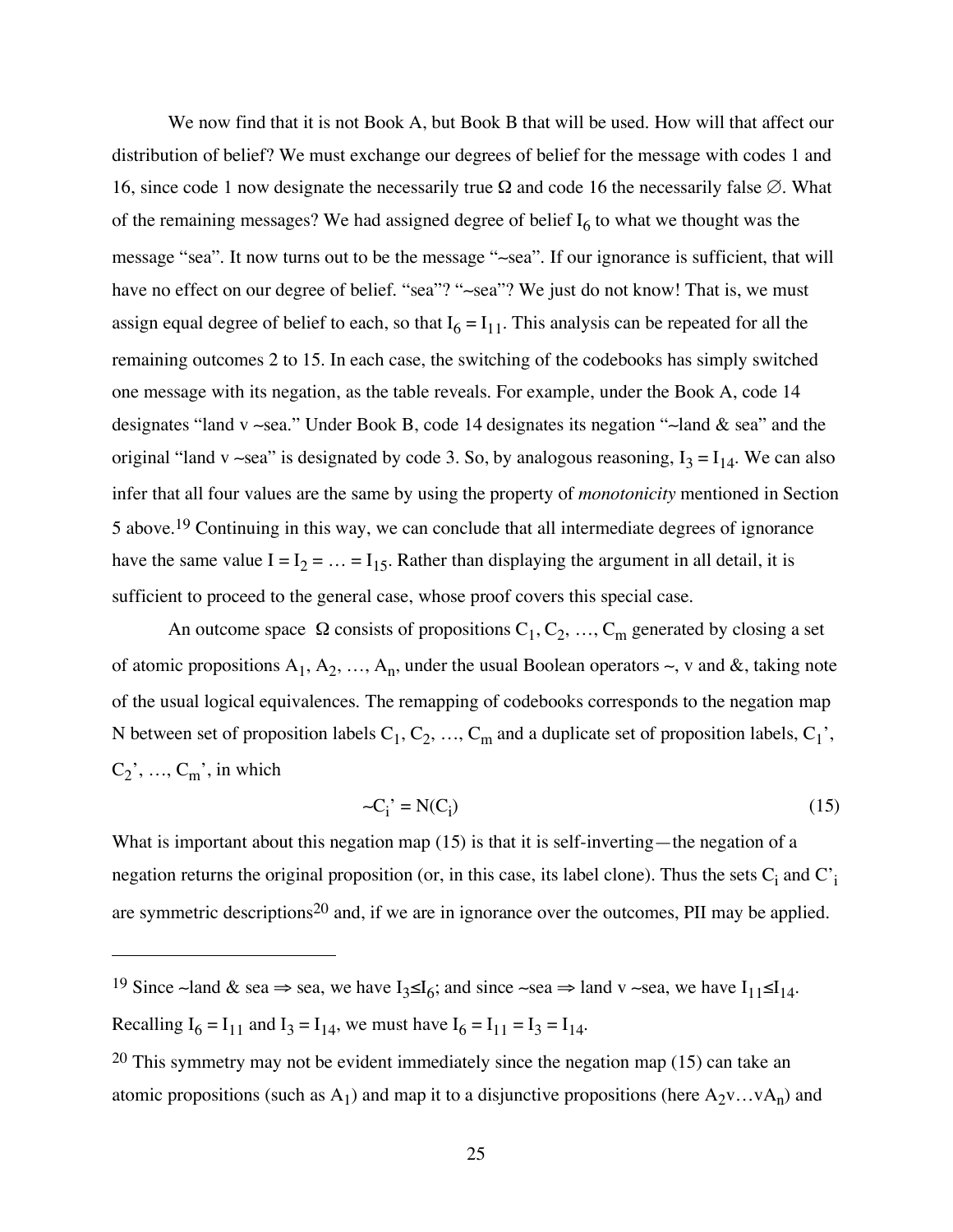The analysis proceeds with the two-component calculation already shown in Section 2.2. Since the map simply relabels the same outcomes, we have

A. Agreement in degrees of belief ' $|\Omega$ '] = [C<sub>i</sub> $|\Omega$ ] But since we have a perfect symmetry in the two descriptions of the outcomes, we also have for the contingent propositions (i.e. those that are not always true or always false)<sup>21</sup>

B. Symmetry  $'$  $\Omega$ <sup>'</sup>] = [C<sub>i</sub> $\Omega$ ]

 $\overline{a}$ 

It follows immediately from these two conditions A. and B. that  $[-C_i'|\Omega'] = [C_i'|\Omega']$ ; or, reexpressed in the original proposition labels

$$
[-C_i|\Omega] = [C_i|\Omega] = I_i \tag{16}
$$

where this condition holds for every contingent proposition in the outcome space  $\Omega$ . So far, we cannot preclude that the ignorance degree  $I_i$  defined is unique for each distinct pair of contingent propositions C<sub>i</sub>, ~C<sub>i</sub>. As before, *monotonicity* allows us to infer that all I<sub>i</sub> are equal to a common value I. To see this, take any two contingent propositions C and D. There are two cases: (I) C  $\Rightarrow$  D or D  $\Rightarrow$  C or  $\sim$ C  $\Rightarrow$  D or C  $\Rightarrow$  ~D. Since they are the same under relabeling, assume C ⇒ D, so that ∼D ⇒ ∼C. We have from *monotonicity* that [C|Ω] ≤ [D|Ω] and  $\lceil \sim D|\Omega \rceil \leq \lceil \sim C|\Omega \rceil$ . But we have from (16) that  $\lceil \sim C|\Omega \rceil = \lceil C|\Omega \rceil$  and  $\lceil \sim D|\Omega \rceil = \lceil D|\Omega \rceil$ . Combining, it now follows that  $[~\neg C|\Omega] = [C|\Omega] = [D|\Omega]$ . (II) Neither  $C \Rightarrow D$  nor  $D \Rightarrow C$  nor  $\sim C \Rightarrow D$  nor  $C \Rightarrow \sim D$ . This can only happen when C&D

is not ∅. Since  $C&D \Rightarrow D$ , we can repeat the analysis of (I) to infer that  $[~\neg (C&D)|\Omega] =$ 

conversely; whereas our earlier examples of self-inverting maps (such as an exchange of two labels  $A_i$  and  $A_k$ ) mapped atomic propositions to atomic propositions. This greater complexity does not compromise the facts that  $C_i$  and  $C'_i$  label the same set of propositions and that the map between them is self-inverting, which is all that is needed for the symmetry.

21 Restricting B. Symmetry to contingent propositions only is really a stipulation on the type of ignorance being characterized. We are assuming that the ignorance does not extend to logical truths, such as Ω, and logical falsities, such as ∅. Without the restriction, we would recover a more extensive ignorance state in which we would be uncertain even over logical truths and falsities. There is no contradiction in such a state, but it is of lesser interest, since knowledge of logical truths can at least in principle be had without calling upon external evidence.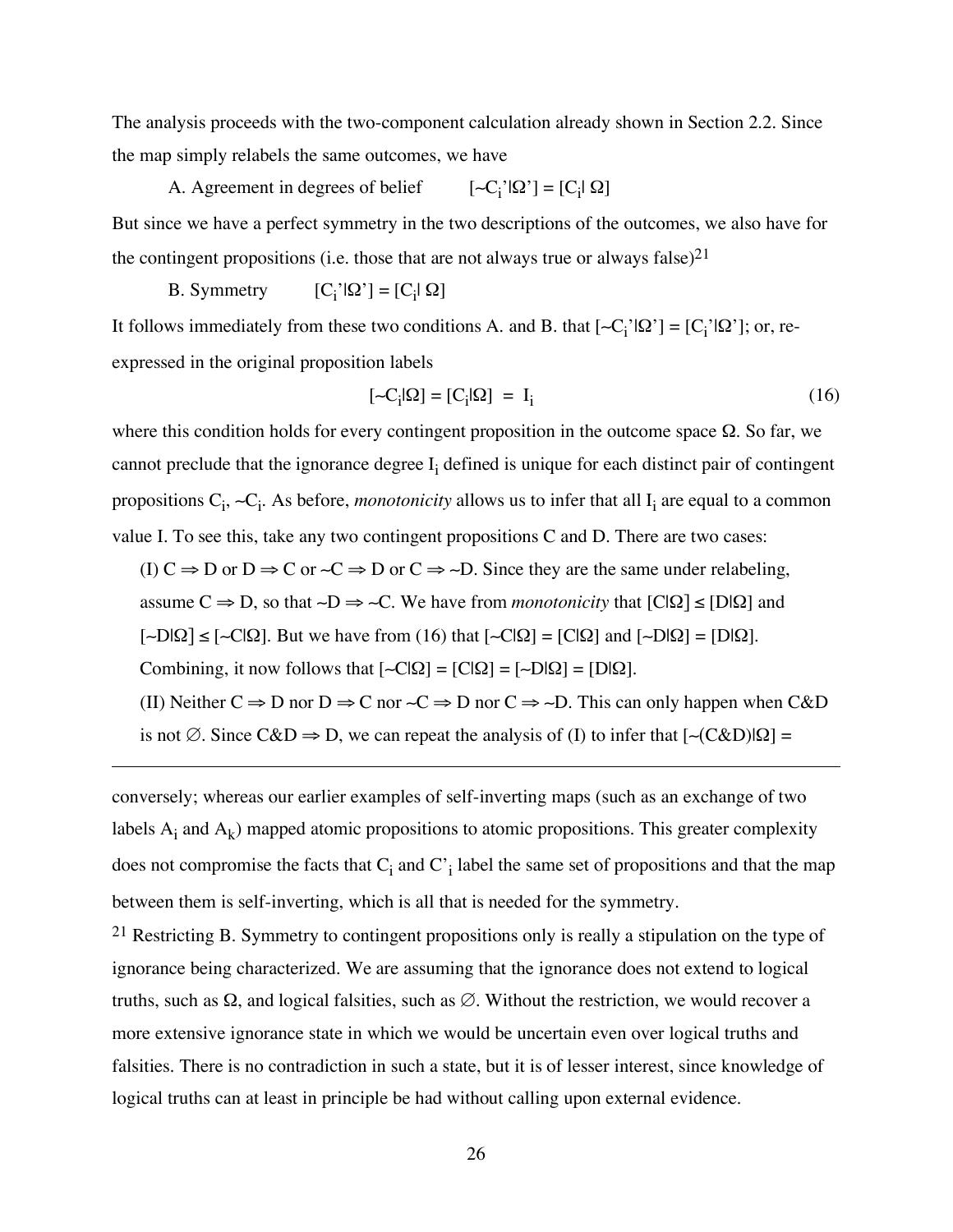$[C&D|Q] = [-D|Q] = [D|Q]$ . Similarly, we have  $C&D \Rightarrow C$ , so that  $[-(C&D)|Q] = [C&D|Q]$ 

 $= [-C|\Omega] = [C|\Omega]$ . Combining we have the result sought:  $[-C|\Omega] = [C|\Omega] = [-D|\Omega] = [D|\Omega]$ . We have now used PII to infer that, in cases of ignorance, every contingent proposition in the outcome space Ω must be assigned the same ignorance value I. This is the same result as arrived at in Section 6.1 above by means of the idea that the ignorance state must be invariant under disjunctive coarsenings and refinements. Thus we affirm that both approaches lead us to a unique state of ignorance, in which all contingent propositions are assigned the same ignorance value I.

There is a more formal way of understanding the generation of this unique ignorance state from the condition of invariance under negation. Elsewhere (manuscript), I have investigated how the familiar duality of truth and falsity in a Boolean algebra may be extended to real-valued measures defined on the algebra. To each additive measure m, there is a dual additive measure M, defined by the dual map M(A)=m(∼A), for each proposition A in the algebra. The dual of an additive measure is itself additive but not in the familiar way. The familiar rule that allows us to add the measures of propositions (whose conjunction is  $\varnothing$ ) when they are disjoined is replaced by an unfamiliar rule that allows us to add the dual measures of propositions (whose disjunction is  $\Omega$ ) when they are conjoined. Because additive measures and their duals obey different calculi, additive measures are not self-dual.

We arrive at the ignorance state for the case of real valued measures by the simple condition that the measure be self-dual in its contingent propositions. That is, it is a monotonic, real-valued measure22 m that remains invariant under the dual map M(A)=m(∼A), for contingent propositions A, so that it satisfies the defining condition m<sub>I</sub>(A)=m<sub>I</sub>(∼A). If we set by convention that the extreme values of this ignorance map are  $m_1(\emptyset) = 0$  and  $m_1(\emptyset) = 1$ , then it follows<sup>23</sup> that all contingent propositions must be assigned the same real value  $m_I(A)=I$ , where I is some fixed real,  $0 < I < 1$ . Clearly  $m_I$  is not additive.

 $\overline{a}$ 

<sup>22</sup> A monotonic measure is defined analogously to the property of monotonicity (Appendix). If  $A \Rightarrow B \Rightarrow C$ , then m(AlC) $\leq$  m(BlC).

<sup>&</sup>lt;sup>23</sup> Proof: set m<sub>I</sub>(C<sub>i</sub>) = [C<sub>i</sub>| $\Omega$ ] = I<sub>i</sub>. Then the uniqueness of I<sub>i</sub> follows from the demonstration of the uniqueness of  $I_i$  of (16) and requires the monotonicity of the measure.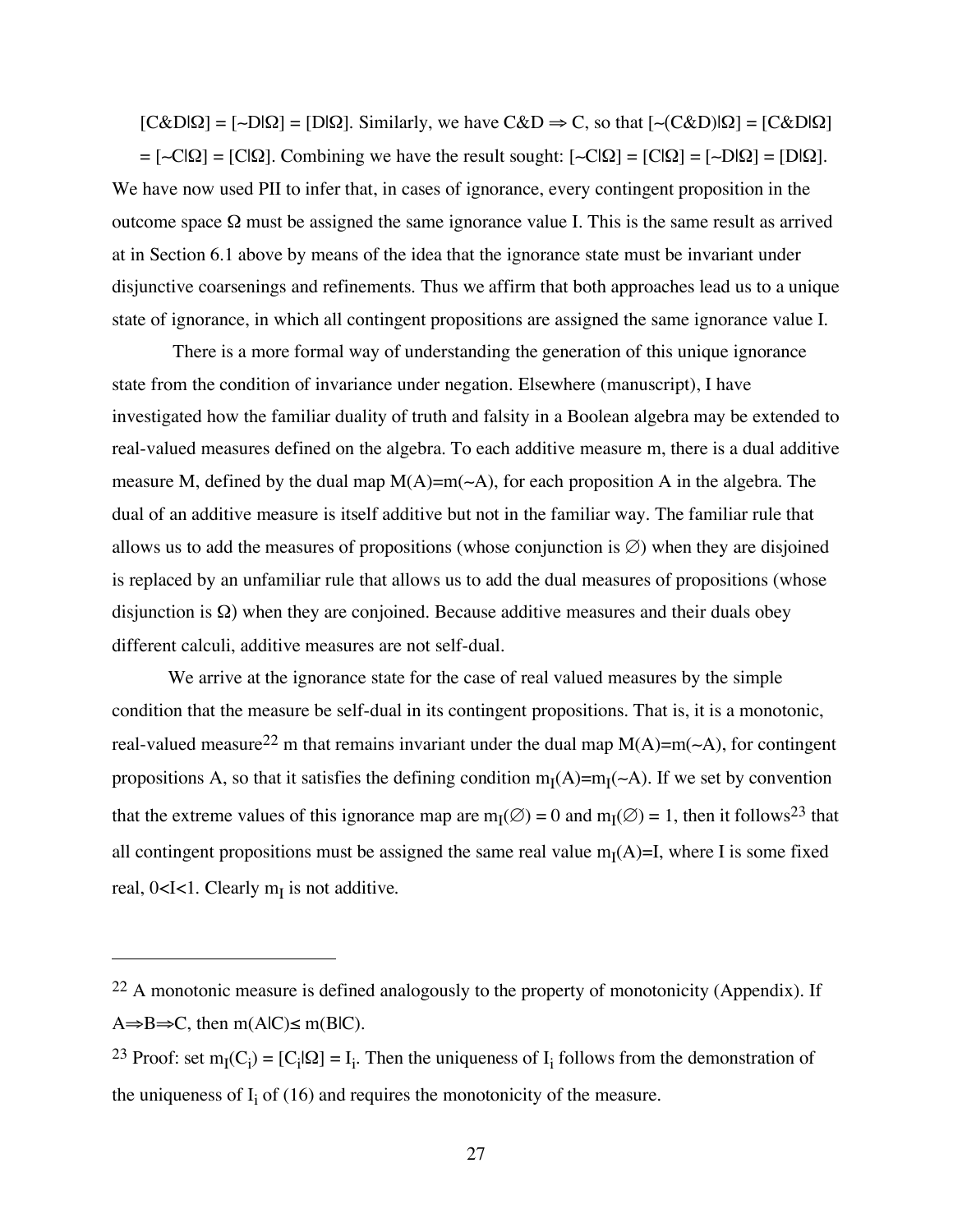## *6.3 Comparing Ignorance Across Different Outcome Spaces*

The arguments of Sections 6.2 and 6.3 establish that, for each outcome space, there exists a unique ignorance degree of belief for all contingent propositions in it. That leaves the possibility that this ignorance degree of belief is different for each distinct outcome space. It is a natural expectation that the same ignorance degree of belief can be found in all outcome spaces. Naturalness, however, is no substitute for demonstration. The difficulty in mounting a demonstration is that, if *B. Bayes Property* is not assumed, the framework set up in Section 5 is too impoverished to enable comparison of degrees of belief between different outcome spaces. Some further assumption is needed to enable the comparison. In this section, I will show that introducing a very weak notion of independence and assuming that it is occasionally instantiated is sufficient to allow us to infer that the same ignorance degree of belief arises in all finite outcome spaces.

Consider an outcome space "A" defined by the logical closure under Boolean operations of m mutually exclusive and exhaustive, contingent propositions  $A_1, A_2, ... A_m$ , so that  $\Omega = A_1$ v  $A_2$  v ... v  $A_m$ . We shall assume that we are in a state of complete ignorance over A so that

$$
I_A = [A_i | \Omega]_A
$$

for  $i = 1, \ldots, m$ . The subscripts A allow the possibility that the ignorance degree of belief and other degrees of belief are peculiar to the outcome space A. A second outcome space "B" is defined analogously with n propositions  $B_1, B_2, \ldots B_n$ , for which

$$
I_B = [B_k | \Omega]_B
$$

where  $k = 1, \ldots, n$ . Finally we define a product outcome space "AB" as generated in the same way by the mn mutually exclusive and exhaustive propositions,  $(A_1 \& B_1)$ ,  $(A_1 \& B_2)$ , ...,

 $(A_m \& B_n)$ . Degrees of belief relative to this product outcome space are designated by [. $\Omega$ ]<sub>AB</sub>.

A very weak notion of independence of the two spaces is:

*Weak independence of outcome spaces A and B*. The degree of belief in some proposition of A is unaffected by the mere knowledge that outcomes in B are possible; and conversely. That is expressed by the condition

$$
[A_i | \Omega]_A = [A_i | \Omega]_{AB} \text{ and } [B_k | \Omega]_B = [B_k | \Omega]_{AB}
$$
 (17)

for all admissible i, k.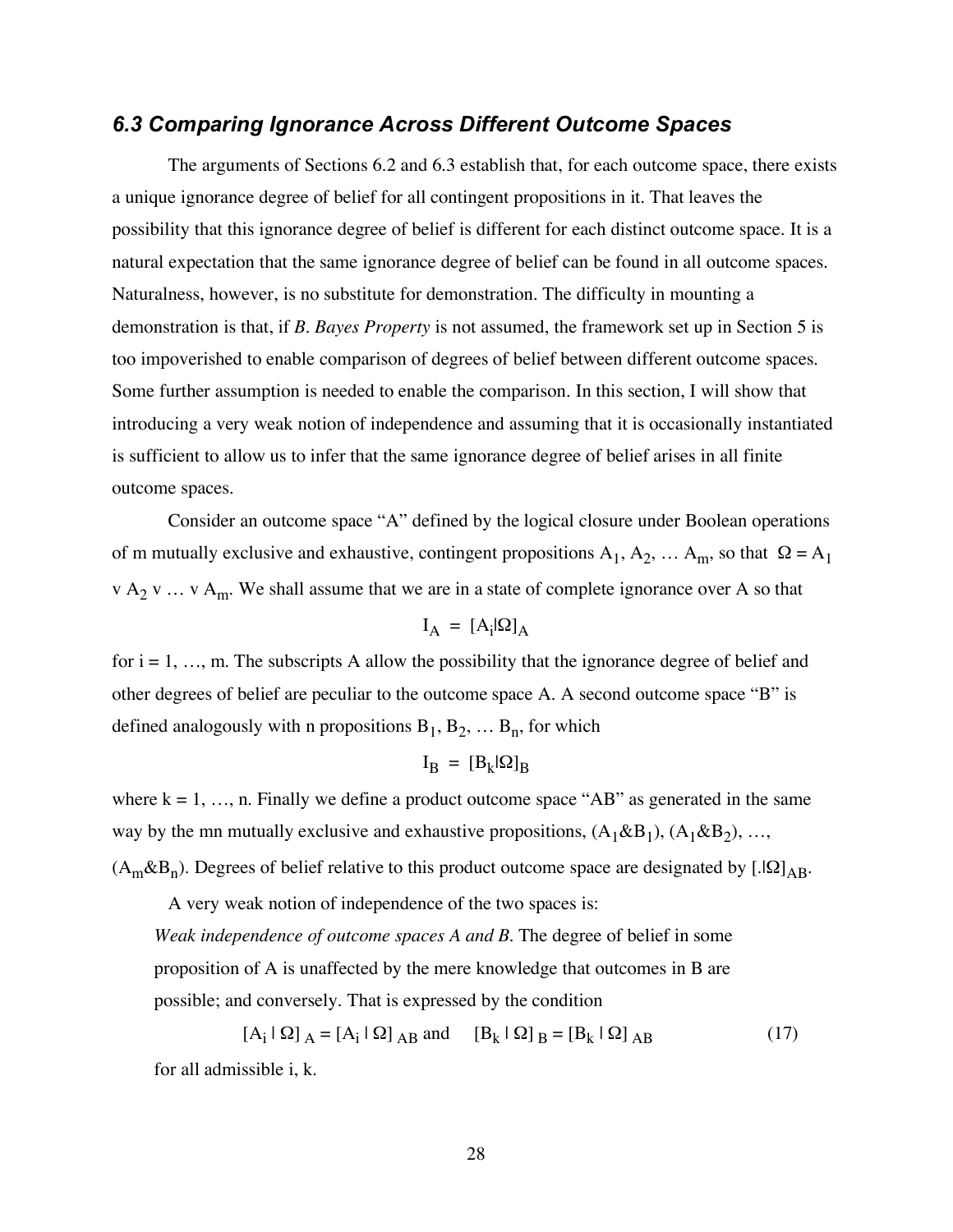This condition is much weaker than the usual condition of probabilistic independence. In the latter, the probability assigned to an outcome of one space is unaffected when the outcome is conditionalized on the supposition that some outcome of the other space obtains. In (17) we conditionalize only on the knowledge that the other outcome space exists, not that one of its outcomes obtains.

An example illustrates the differing strengths. Nothing in the discussion above precludes the propositions  $B_1, B_2, \ldots B_n$  of the second outcome space being merely a permutation of the propositions  $A_1, A_2, ..., A_m$  of the first outcome space. In that case, ordinary probabilistic independence between the two spaces would fail. However the weaker sense of (17) would still hold. To see that this weaker sense is not vacuous, imagine a second example in which the propositions of the second outcome space are  $B_1=A_1$ ,  $B_2=A_2$ , ...,  $B_n=A_{m-1}$ ; that is, the second space allows everything in first but denies  $A_m$ . (In effect this is the space generated from the A outcome space by conditioning on  $A_1v...vA_{m-1}$ .) Since the B but not A outcome space presumes  $A<sub>m</sub>$  is false, we would not expect (17) to hold; for learning the range of possibility admitted by B supplies new information that can alter judgments of degrees of belief. Indeed relation (17) must fail in case i=m, for  $[A_m|\Omega]_A = I_A$  but<sup>24</sup>  $[A_m|\Omega]_{AB} = [\emptyset|\Omega]_{AB}$ .

If outcome spaces A and B are independent in the sense of (17), then we can show that their ignorance degrees of belief are the same. First note that for this case, we must also have an ignorance distribution in the product space AB, with an ignorance degree  $I_{AB}$ 

$$
[\mathbf{A}_i \mid \mathbf{\Omega}]_{AB} = [\mathbf{B}_k \mid \mathbf{\Omega}]_{AB} = \mathbf{I}_{AB}
$$

for admissible i, k. From the weak notion of independence (17), we also have

$$
I_A = [A_i \mid \Omega]_A = [A_i \mid \Omega]_{AB} \quad \text{and} \quad I_B = [B_k \mid \Omega]_B = [B_k \mid \Omega]_{AB}
$$

Combining we have

 $\overline{a}$ 

$$
I_{AB} = I_A = I_B \tag{18}
$$

so that the ignorance degree of belief in two independent outcome spaces is the same.

<sup>24</sup> In the outcome space AB, A<sub>m</sub> is represented by the disjunction  $A_m = (A_m \& B_1)v...v(A_m \& B_n)$  $=(A_{m}\& A_{1})\vee \ldots \vee (A_{m}\& A_{m-1}) = \varnothing \vee \ldots \vee \varnothing = \varnothing.$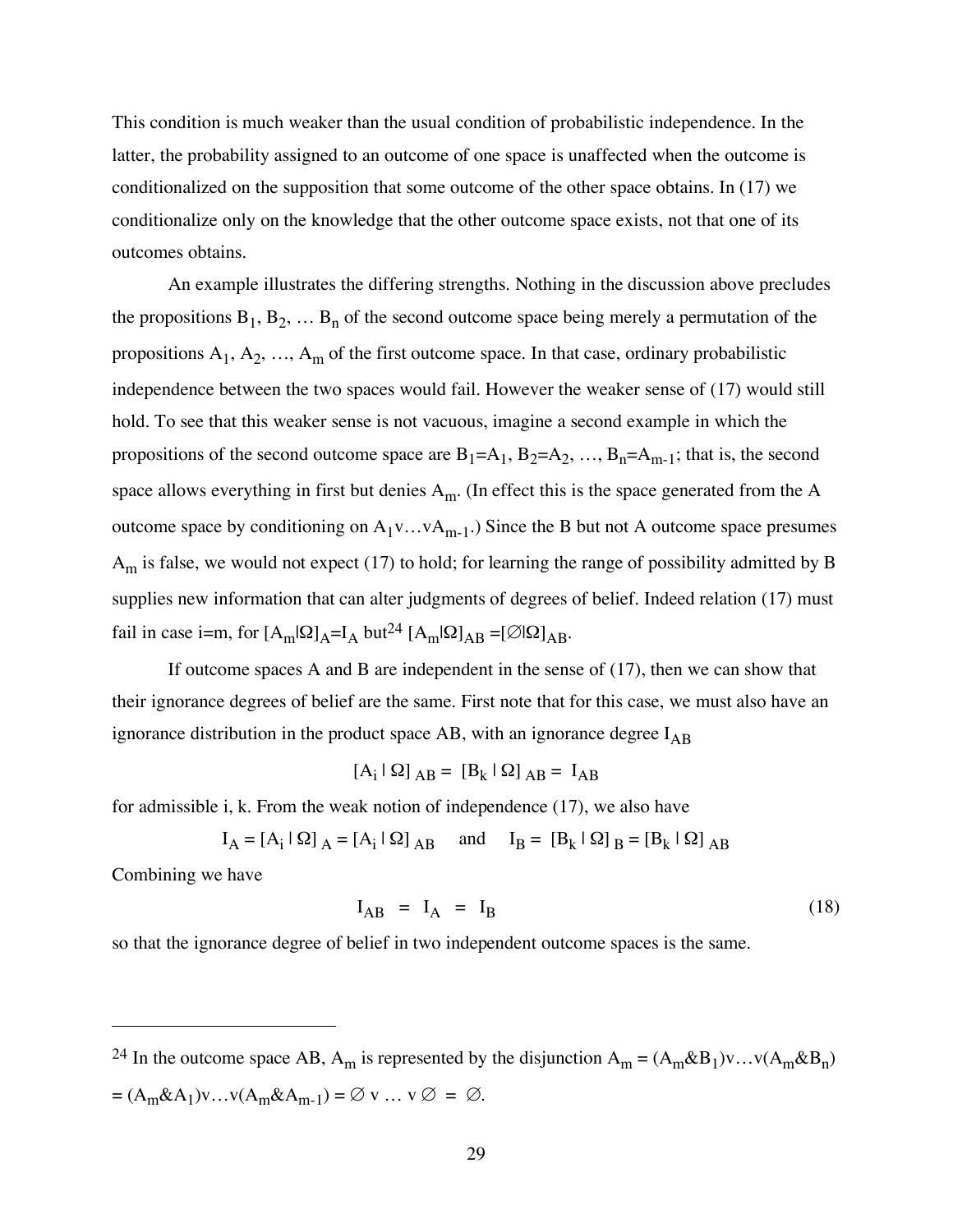This last conclusion is enough to enable us to conclude the uniqueness of the ignorance degree of belief for all outcome spaces, even ones that are not independent in the sense of (17). To see this, imagine that the outcome spaces A and B are not independent and that their ignorance degrees of belief are  $I_A$  and  $I_B$ . We need only assume that there exists a third outcome space, C, that is independent from each of A and B in the sense of (17), with ignorance degree of belief  $I_C$ . It now follows from (18) that  $I_C = I_A$  and  $I_C = I_B$ . Combining them, we have  $I_A = I_B$ , which establishes the equality of the degrees of ignorance for any two outcome spaces A and B.

# **7. Incompatibility with Degrees of Belief as Probability Measures**

It is evident that the assigning of the same ignorance degree of belief to all contingent propositions in the outcome space is incompatible with the distribution of belief being a probability measure. What we shall see in this section is that this incompatibility runs quite deep. It contradicts two, important, independent aspects of the probability calculus.

## *7.1 Incompatibility with A. Addition*

The surrogate here for the additivity of the probability calculus is the existence of an addition operator ⊕ with properties *A. Addition* defined in the Appendix. It is incompatible with the ignorance state defined in Section 6. To see this, assume that we have such a state on an outcome space Ω that includes two mutually contradictory propositions A and B. For them we have

$$
[A \vee B|\Omega] = [A|\Omega] = [B|\Omega] = I
$$

where I is distinct from  $\Omega|\Omega|$  and  $\Omega|\Omega|$ . If, for purposes of contradiction, we presume that we also have an addition operator defined on the space, that operator relates these degrees as

$$
[A \vee B|\Omega] = [A|\Omega] \oplus [B|\Omega]
$$

where  $[A|\Omega] \oplus [B|\Omega]$  is strictly increasing, and thus invertible, in both arguments. Combining, we have

$$
[A|\Omega] \oplus [B|\Omega] = [A|\Omega] = [B|\Omega] = I
$$

That is, the ignorance degree I acts as a zero of the operator in the restricted sense that composing it with itself leaves it unchanged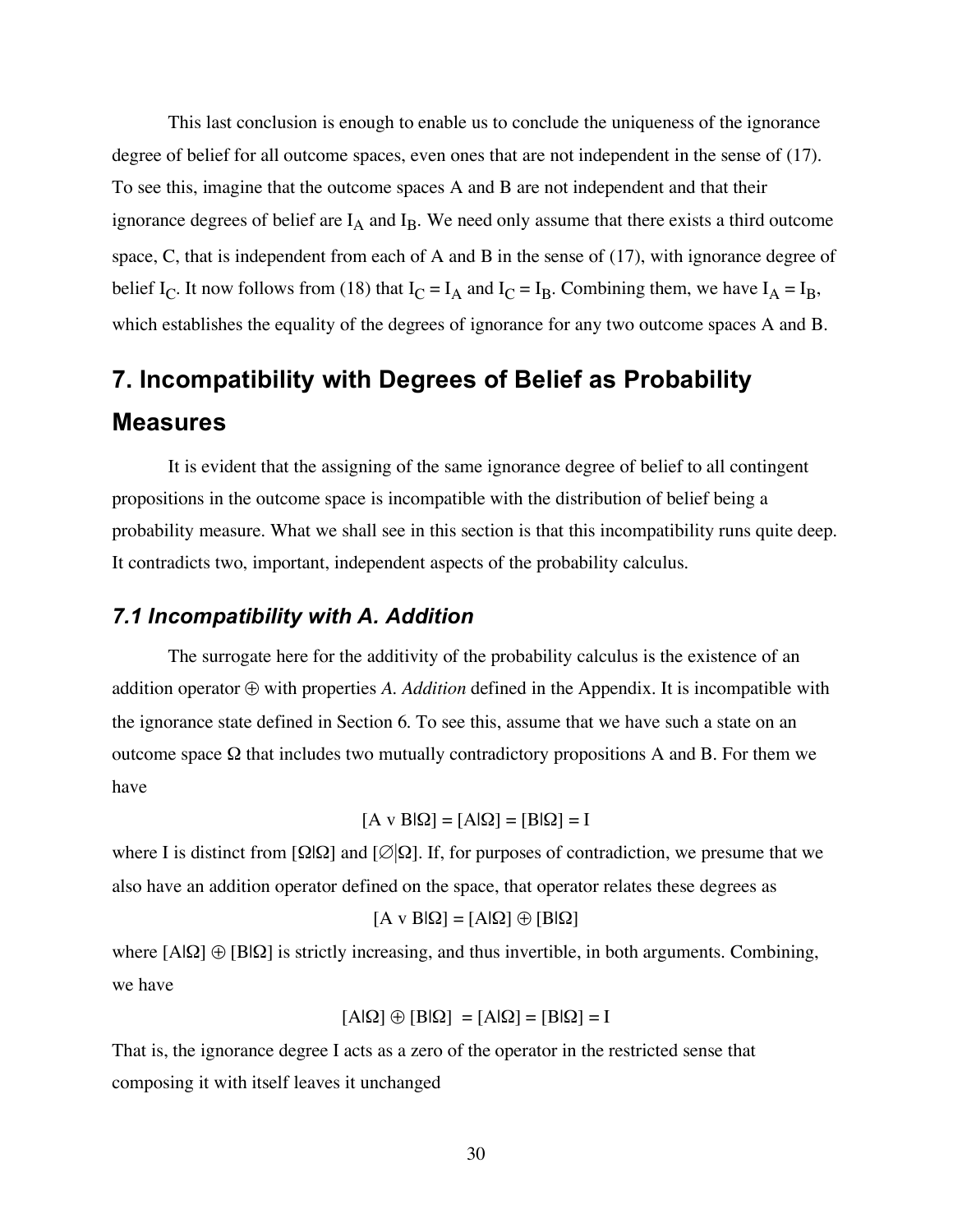$[A|\Omega] \oplus I = I \oplus [A|\Omega] = [A|\Omega]$ 

However, since A v  $\emptyset = \emptyset$  v A = A, the minimal value  $[\emptyset] \Omega$  also is a zero of  $\oplus$  in the more general sense that composing it with anything leaves the latter unchanged:

 $[A|\Omega] \oplus [\emptyset|\Omega] = [\emptyset|\Omega] \oplus [A|\Omega] = [Av \emptyset|\Omega] = [A|\Omega]$ 

Comparing the last two expressions and recalling that  $\oplus$  is invertible in both arguments, we conclude that

 $I = [\emptyset | \Omega]$ 

That is an unacceptable outcome, for  $[\emptyset] \Omega$  is the minimum degree of belief assigned to the contradiction  $\varnothing$  that we are certain is false. The incompatibility is thereby established.

That the ignorance state is incompatible with *A. Addition* was to be expected on quite general grounds. The presence of this operator amounts to a particular interpretation for the degrees in the system: as they range from high to low, they span justification of complete belief to complete disbelief. As is described in greater detail in Norton (forthcoming, Section 4.1), this follows from a reciprocal relationship between belief and disbelief: high belief in A entails high disbelief in ∼A, and conversely. (More or less ignorance concerning A is not reciprocally related to less or more ignorance in ∼A.) If one translates this reciprocal relationship into functional terms, the existence of the  $\oplus$  operator follows.

## *7.2. Incompatibility with B. Bayes Property*

 $\overline{a}$ 

*B. Bayes Property*, with its multiplication operator ⊗, gives the system the characteristic dynamics of conditionalization associated with Bayes' theorem. From it, for hypothesis H and evidence E, we infer a version of Bayes' theorem

 $[H&E|Q] = [H|E] \otimes [E|Q] = [E|H] \otimes [H|Q]$ 

Since the operator  $\otimes$  is almost<sup>25</sup> always strictly increasing and invertible in both arguments, the usual dependencies follow. The posterior [H|E] increases when, other terms fixed, the expectedness [E|Ω] decreases; or the likelihood [E|H] increases; or the prior [H|Ω] increases.

An ignorance state on some outcome space Ω is incompatible with *B. Bayes Property*, as long as we also require that it be possible for there to remain some uncertainty after we

<sup>25</sup> For example, when [ElH] = [∅|H], [ElH] ⊗ [H|Ω] is not strictly increasing in [H|Ω]. [H|E] ⊗ [E|Ω] is undefined when  $[E|Ω] = [Ø|Ω]$ ; and similarly for  $[E|H] ⊗ [H|Ω]$ .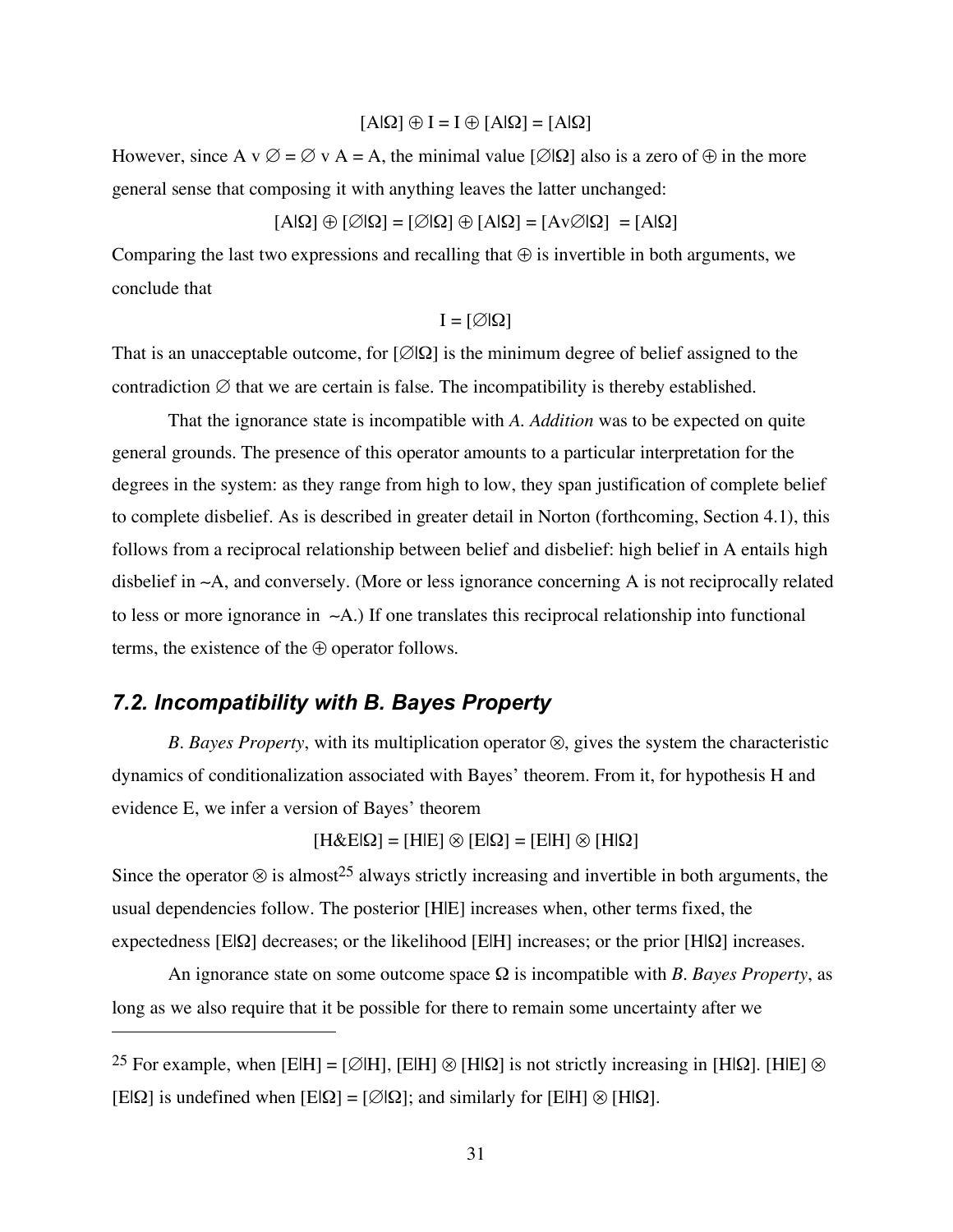conditionalize in a state of ignorance. To see this, assume that we have two contingent propositions A and B in Ω where A⇒B and *B. Bayes Property* holds. We have

 $[A|Q] = [A|B] \otimes [B|Q]$ 

Since  $[A|\Omega] = [B|\Omega] = I$ , we have

$$
\mathbf{I} = [\mathbf{A}\mathbf{B}] \otimes \mathbf{I} \tag{19}
$$

Indeed, if we set A=B, this becomes

 $\overline{a}$ 

$$
I = [A|A] \otimes I \tag{19a}
$$

Since  $\otimes$  always invertible in the first argument, it follows from (19) that [AlB] will be the same for all contingent A and B, where  $A \Rightarrow B$ . Worse, from (19a) we see that this unique value is certainty

$$
[A|B] = [A|A] = [\Omega|\Omega]
$$

That is an extraordinarily unintuitive result. It tells us that if we are completely ignorant over 1000 mutually exclusive outcomes  $A_1$ , ...,  $A_{1000}$  but condition  $A_1$  on the first 999, we become certain of A<sub>1</sub> since  $[A_1|A_1v \dots vA_{999}] = [\Omega|\Omega]$ .

We may seek to avoid these outcomes by portraying the ignorance degree I as a zero of the operator  $\otimes$  so that (19) would not be invertible. Indeed that would have the very desirable outcome of enabling non-trivial conditionalization. Since (19) would now no longer be invertible, we could maintain ignorance degrees for both [A|Ω] and [B|Ω] and then be free to let other considerations fix the value of [A|B]. 26 Attractive as it is, this possibility contradicts *B. Bayes Property*, which does not admit a zero in the second position of the operator ⊗. The natural zero in [A|B] ⊗ [B|C] would be [B|C] = [∅|C]. It is precluded since *B. Bayes Property* requires B to be "admissible," that is, not of minimum measure. The analogous prohibition in probability theory is that if A⇒B and P(A)=P(B)=0, then  $P(A|B) = P(A)/P(B) = "0/0"$  is not defined.

<sup>26</sup> This possibility is realized in the "theory of random propositions," described in Norton (1994, §7.3).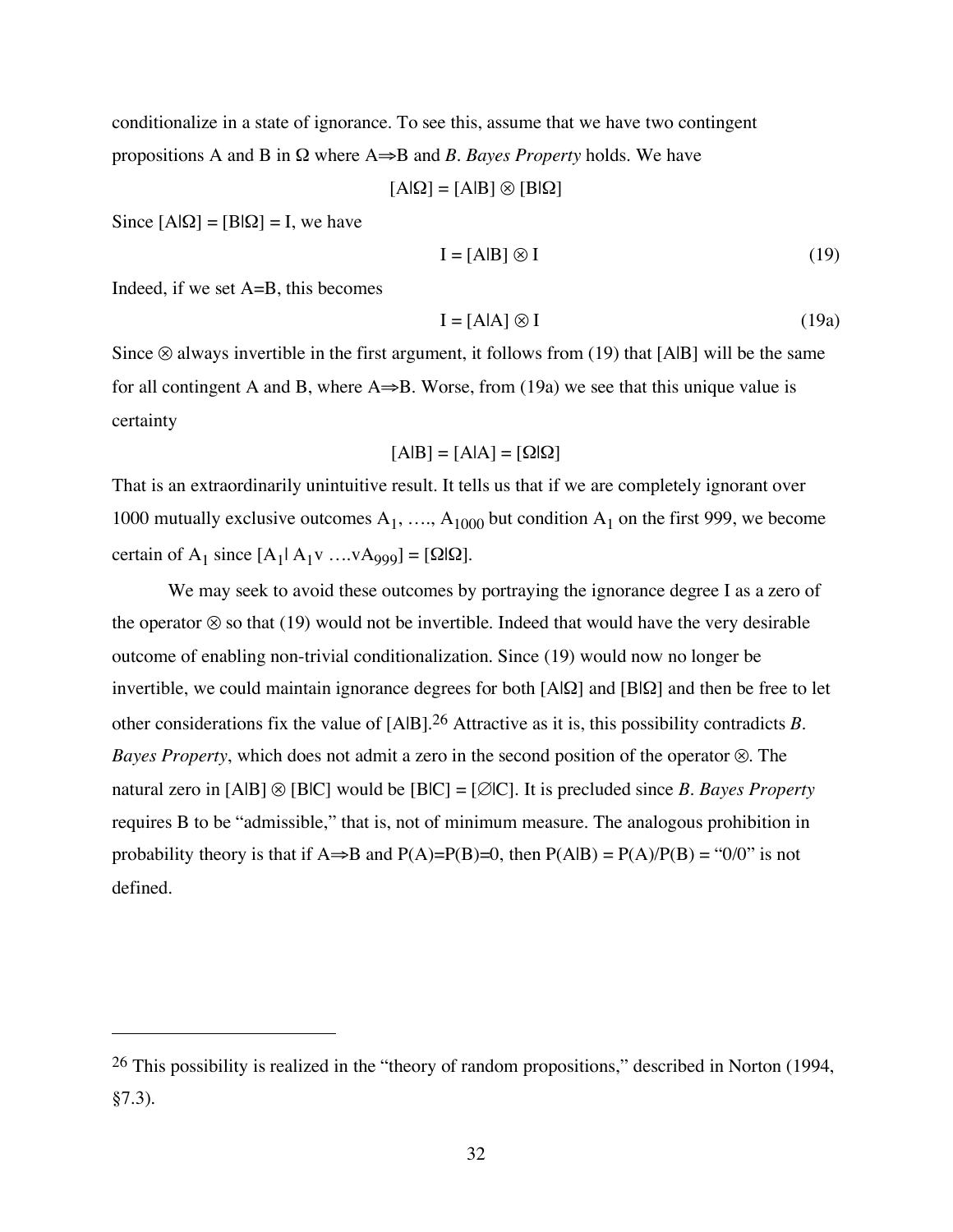# **8. Conclusion**

How should an epistemic state of ignorance be represented? My contention here is that we have long had the instruments that uniquely characterize it in the principle of indifference and the principle of invariance of ignorance. However our added assumption that epistemic states must also be probability distributions has led to contradictions that we have misdiagnosed as arising from some deficiency in the two principles.

There are other proposals for representing states of ignorance. In the Shafer Dempster theory of belief functions (Shafer, 1976, pp. 23-34), ignorance is represented by a belief function that assigns zero belief both to a proposition A and its negation,  $Bel(A) = Bel(\sim A) = 0$ , but unit belief to their certain disjunction, Bel(Av∼A) = 1. A weakness of this proposal is that it is what I shall call "contextual." That is, our ignorance concerning some outcome A is not expressed simply by the value assigned directly to A. Bel(A)=0 can mean ignorance if Bel( $\sim$ A) = 0, or it can mean disbelief if Bel(∼A) = 1. Its meaning varies with the context. One may also represent ignorance through convex sets of probability measures; complete ignorance consists of the set of all possible measures on some outcome space. I have elsewhere (Norton, forthcoming, §4.2) explained my dissatisfaction with this last proposal. Briefly my concern is the indirectness of using probability measures, which do have properties *A. Addition* and *B. Bayes Property*, to simulate the behavior of distributions of belief that do not. One difficulty suggests that the simulation is not complete. We expect an epistemic state of ignorance to be invariant under the negation map (15). Convex sets of probability measures are not invariant under that map, for, under that map, an additive probability measures is transformed to a dual additive measure, which obeys a distinct calculus.

Finally, one may well wonder about the utility of the epistemic state of ignorance defined here. It invokes a single degree of belief that is neither complete belief nor disbelief, assigned equally to all contingent propositions in the outcome space, and is resistant to both addition and Bayesian updating. Might such a state really arise in some non-trivial problem? My contention elsewhere (forthcoming, §8.3) is that it already has. There is an inductive logic naturally adapted to inferences over the behavior of indeterministic physical systems. Its basic belief state coincides with the ignorance state described here.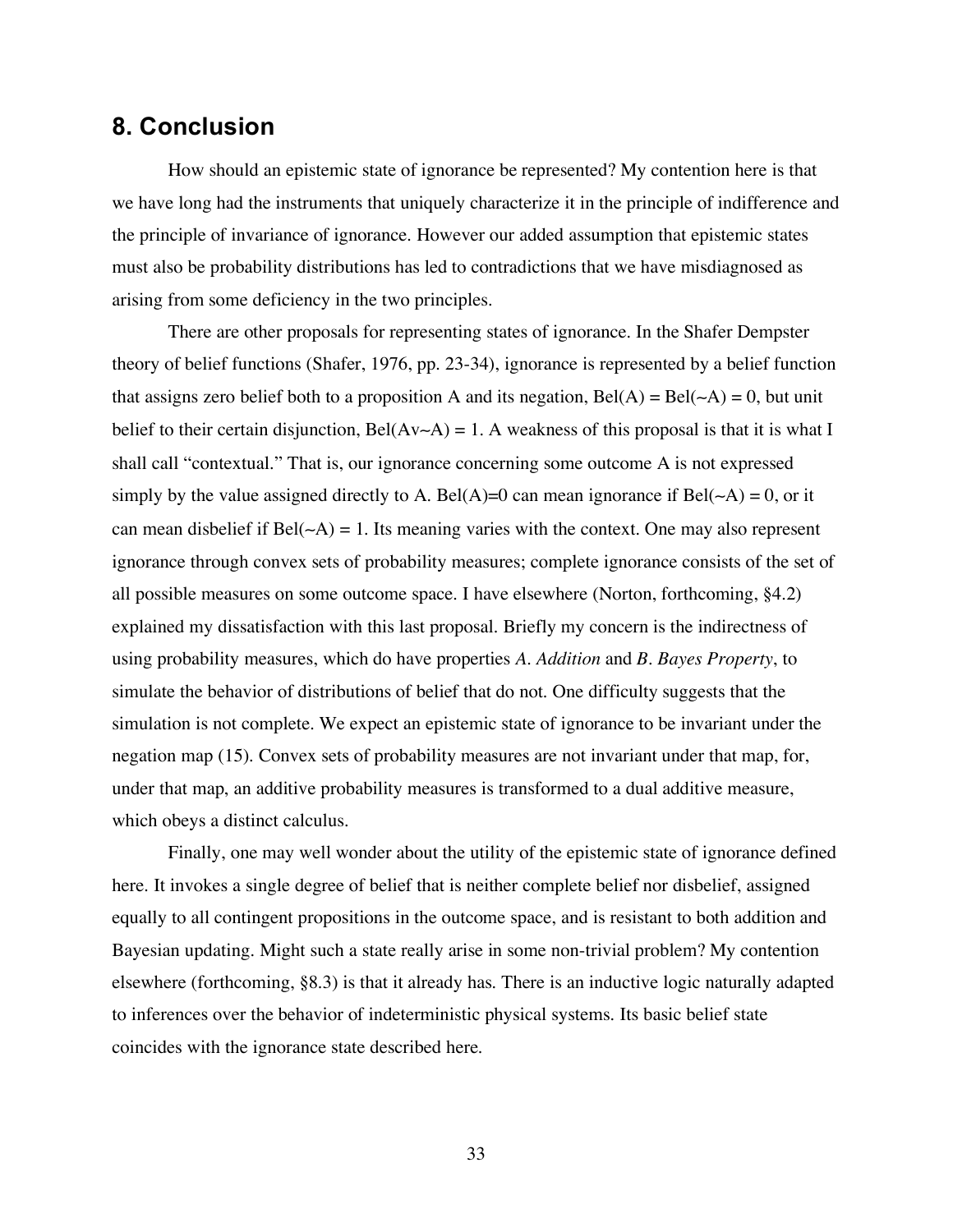# **Appendix**

The following is a synopsis of the system described in Norton (forthcoming).

#### *F. Framework*

A (usually) finite set of propositions (sometimes assumed mutually exclusive and exhaustive) A<sub>1</sub>, A<sub>2</sub>, ... is closed under the familiar Boolean operations ~ (negation), ∨ (disjunction) and & (conjunction) and, occasionally, countable disjunction. The formula  $A \Rightarrow B$ ("A implies B") means that the propositions are so related that ∼A∨B must always be true. The universal proposition,  $\Omega$ , is implied by every proposition in the algebra and is always true. The proposition,  $\emptyset$ , implies every proposition and is always false.

The symbol [A|B] represents the degree to which proposition B confirms proposition A. It is undefined when B is of minimum degree, which means that  $B=\emptyset$ , or there is a C such that B⇒C and [BIC]= [ $\emptyset$ |C]. The sentences [AlB] ≤ [ClD] and [ClD] ≥ [AlB] means 'D confirms C at least as strongly as B confirms A.' The relation  $\leq$  is a partial order; that is, it is reflexive, antisymmetry and transitive. The sentences  $[A|B] < [C|D]$  and  $[C|D] > [A|B]$  hold just in case  $[A|B] \leq [C|D]$  but not  $[A|B] = [C|D]$ . For all admissible<sup>27</sup> propositions A, B, C and D:

 $[\emptyset] \Omega] \leq [A|B] \leq [\Omega] \Omega$  $[\emptyset|\Omega]<[\Omega|\Omega]$  $[A|A] = [\Omega|\Omega]$  and  $[\emptyset]A] = [\emptyset|\Omega]$  $[A|B] \leq [C|D]$  or  $[A|B] \geq [C|D]$  (universal comparability) if A⇒B⇒C, then [AlC]≤[BlC] (monotonicity)

*A. Addition.*

For any admissible proposition  $Z$  and mutually contradictory propositions  $X$  and  $Y$ , there exists an addition operator  $\oplus$  such that  $[XvY|Z] = [X|Z] \oplus [Y|Z]$  where  $\oplus$  is strictly increasing in both [X|Z] and [Y|Z].

*B. Bayes Property* is the conjunction of N. and M.:

*N. Narrowness.*

 $\overline{a}$ 

For any proposition A and any admissible B,  $[A|B] = [A \& B|B]$ 

<sup>&</sup>lt;sup>27</sup> Here and elsewhere, "admissible" precludes formation of the undefined [.IB], where B is of minimum degree.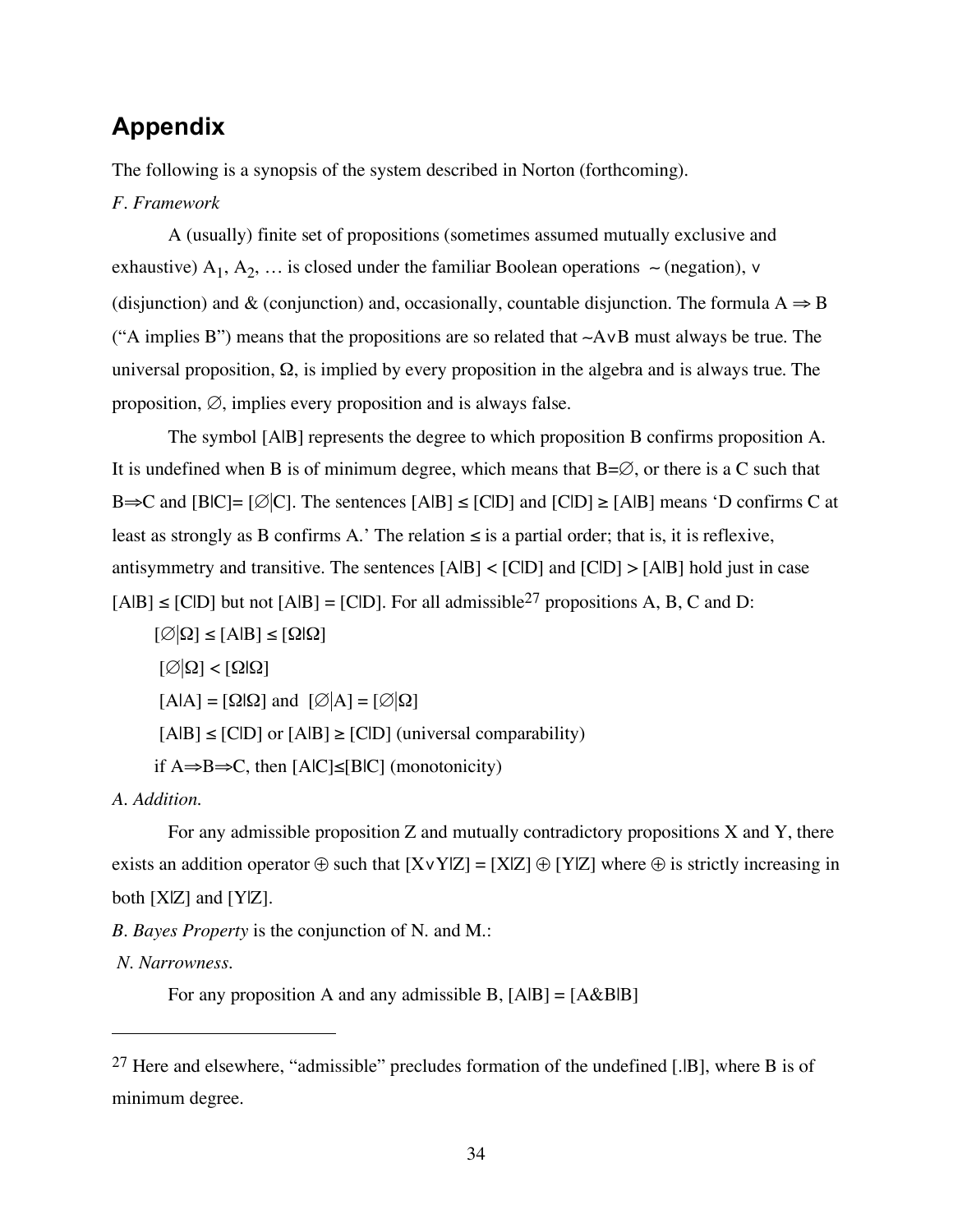#### *M. Multiplication*.

For any proposition A and admissible propositions B and C such that  $A \Rightarrow B \Rightarrow C$ , there exists a multiplication operator  $\otimes$  such that  $[A|C] = [A|B] \otimes [B|C]$  where  $\otimes$  is strictly increasing and thus invertible in both arguments (excepting [BlC], when  $[A|B] = [\emptyset|B]$ ).

#### *R. Real Values.*

For any admissible propositions A, A', B and B', the set of values possible for degrees of confirmation [A|B] can be mapped one-one onto a closed set of reals such that the mapped real values  $f([A|B]) > f([A'|B'])$  just in case  $[A|B] > [A'|B'].$ 

All these properties combined are sufficient to entail the existence of real valued degrees of support that can be rescaled to yield a conditional probability measure.

# **References**

- Bertrand, Joseph (1907) *Calcul des Probabilités.* 2nd Ed. Gauthier-Villars: Paris; repr. New York: Chelsea.
- Borel, Émile (1950) *Elements of the Theory of Probability*. Trans. John E. Freund. Englewood Cliffs, NJ: Prentice-Hall, Inc., 1965.
- Cramer, Harald (1966) *The Elements of Probability Theory and Some of its Applications*. Huntington, New York: Robert E. Kreiger Publishing Co., 2nd Ed., 1966; reprinted 1973.
- Galavotti, Maria Carla (2005) *Philosophical Introduction to Probability.* Stanford: CSLI Publications.
- Gillies, Donald (2000) *Philosophical Theories of Probability.* London: Routledge.
- Howson, Colin and Urbach, Peter (1996) *Scientific Reasoning: The Bayesian Approach.* 2nd ed. Chicago and La Salle, IL: Open Court.
- Jaynes, E. T. (1973) "The Well-Posed Problem," *Foundations of Physics*, **3**, pp. 477-493.
- Jaynes, E. T. (2003) *Probability Theory: The Logic of Science*. Cambridge: Cambridge University Press.
- Jeffreys, Harold (1961) *Theory of Probability.* 3rd Edition. Oxford: Oxford University Press.
- Kass, Robert E. and Wasserman, Larry (1996) "The Selection of Prior Distributions by Formal Rules," *Journal of the American Statistical Association*, **91**, pp. 1343-70.
- Keynes, John Maynard (1921) *A Treatise of Probability*. London: MacMillan; reprinted New York: AMS Press, 1979.